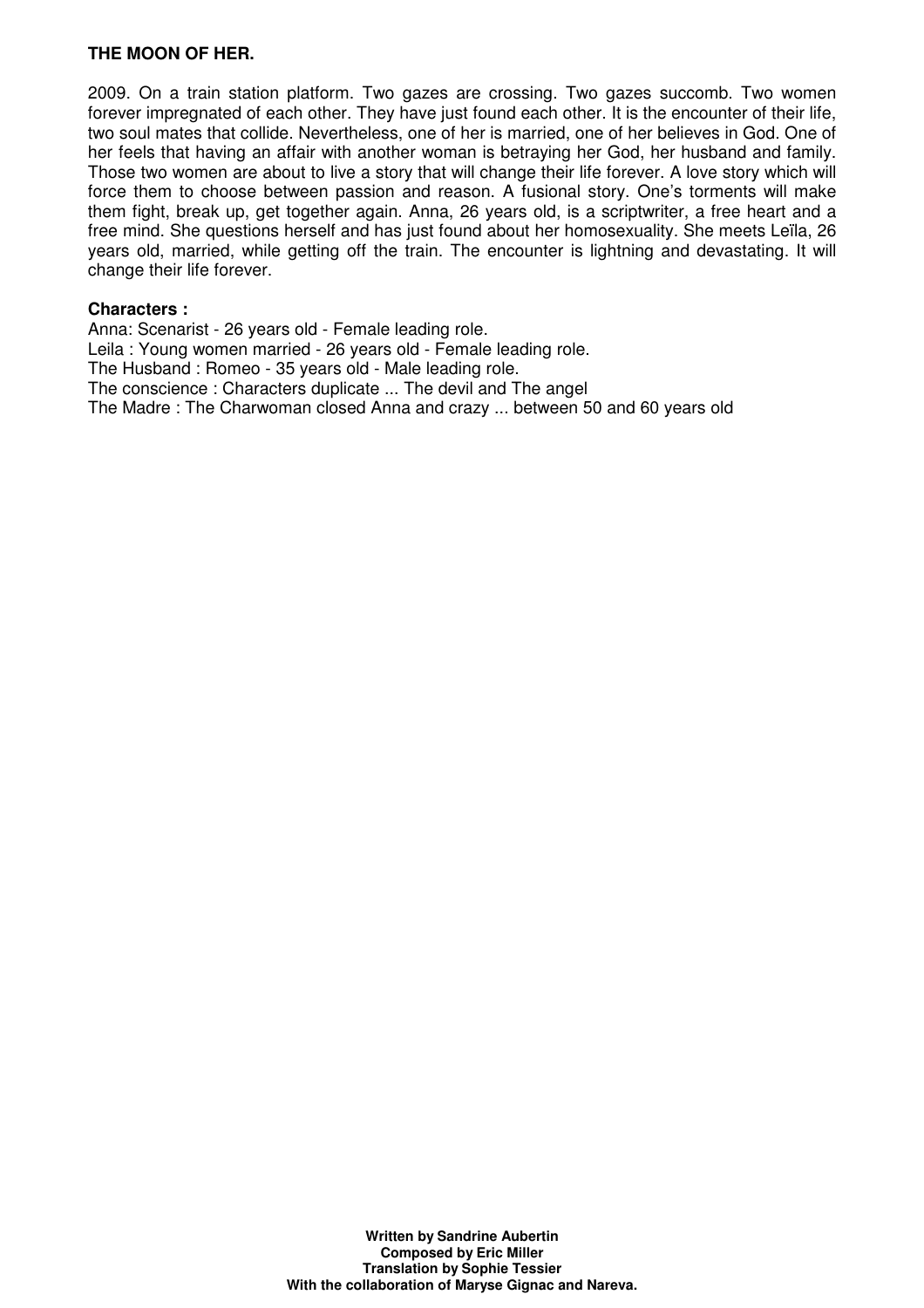# **THE ACTS**

# **ACT 1 - Getting off the train - The chance upon**

| $00 - At$ the beginning       | (Anna)                    |
|-------------------------------|---------------------------|
| $01 -$ Like two water drops   | (Anna - Leila)            |
| 02 - That sweet whisper       | (Anna - Leila)            |
| 03 - Julietta y Julietta      | (The Madre)               |
| $04 - If She$                 | (Anna)                    |
| 05 – Between hell or paradise | (The devil and the Angel) |
| 06 - Wanderer                 | (Romeo)                   |
| $07 - I'm$ leaving            | (Leila)                   |

# **ACT 2 - Julietta y Julietta - The connection**

| $08 - I'm$ pacing          | (Anna)                       |
|----------------------------|------------------------------|
| 09 - Beautiful things      | $(Anna - Leila - The madre)$ |
| 10 - Please forgive me     | (Roméo)                      |
| 11 - La razon y el corazon | (La madre)                   |
| $12 - A$ phobic man        | (The devil and the Angel)    |
| $13 -$ Ladies              | (Leila)                      |
| $14 - My$ sword mate       | (Anna)                       |

# **ACT 3 - The moon become dark - The tear**

| 15 - Even more                    | (La madre)                                                |
|-----------------------------------|-----------------------------------------------------------|
| 16 - Leave but I'll come          | (Anna - Leila)                                            |
| $17 -$ The sharing                | (The devil and the Angel)                                 |
| $18 -$ Now of this life           | (Anna)                                                    |
| $19 - Not that much$              | (Romeo)                                                   |
| $20 - To$ be what people want you | (Romeo $\cdot$ The devil and the Angel $\cdot$ The madre) |
| $21 - I$ know life goes by        | (Leila)                                                   |

# **ACT 4 - The moon of Her - The End**

| $22 -$ The moon of her        | (The madre)               |
|-------------------------------|---------------------------|
| $23 -$ With many regrets      | (Leila)                   |
| $24 - By$ the window          | (Anna)                    |
| $25 - A$ bad for a good       | (The angel and Romeo)     |
| $26$ – The day you ignore her | (The madre)               |
| 27 - The story's irony        | (The devil and the Angel) |
| 28 - I wait no more           | (Anna)                    |
|                               |                           |

29 – The moon of her (Together)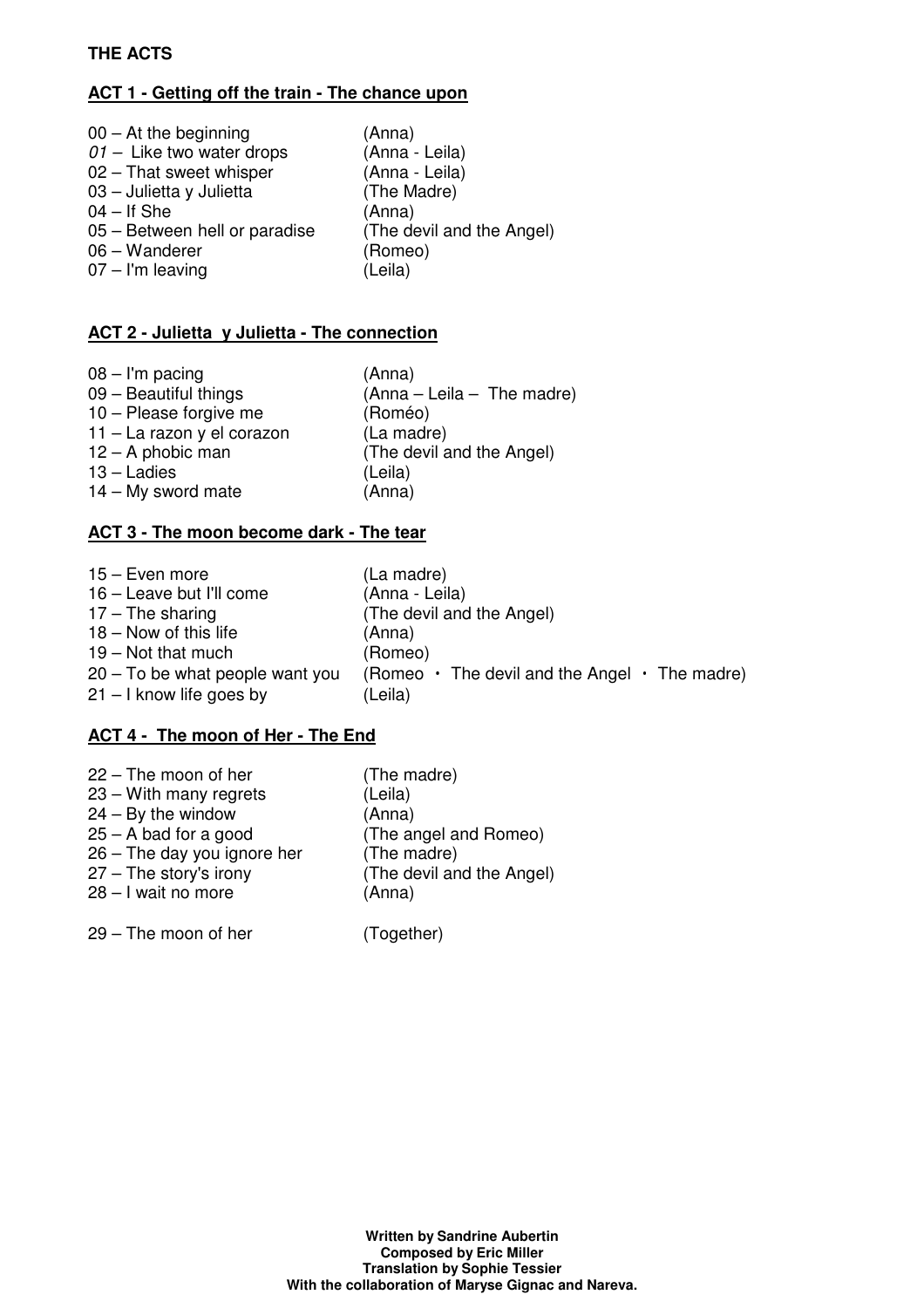# **At the beginning…**

I crossed her gaze and my eyes couldn't stay on her There was so much beauty, and there was so much glow My eyes didn't understand and got up to her It wasn't a dream so I gave my heart and soul.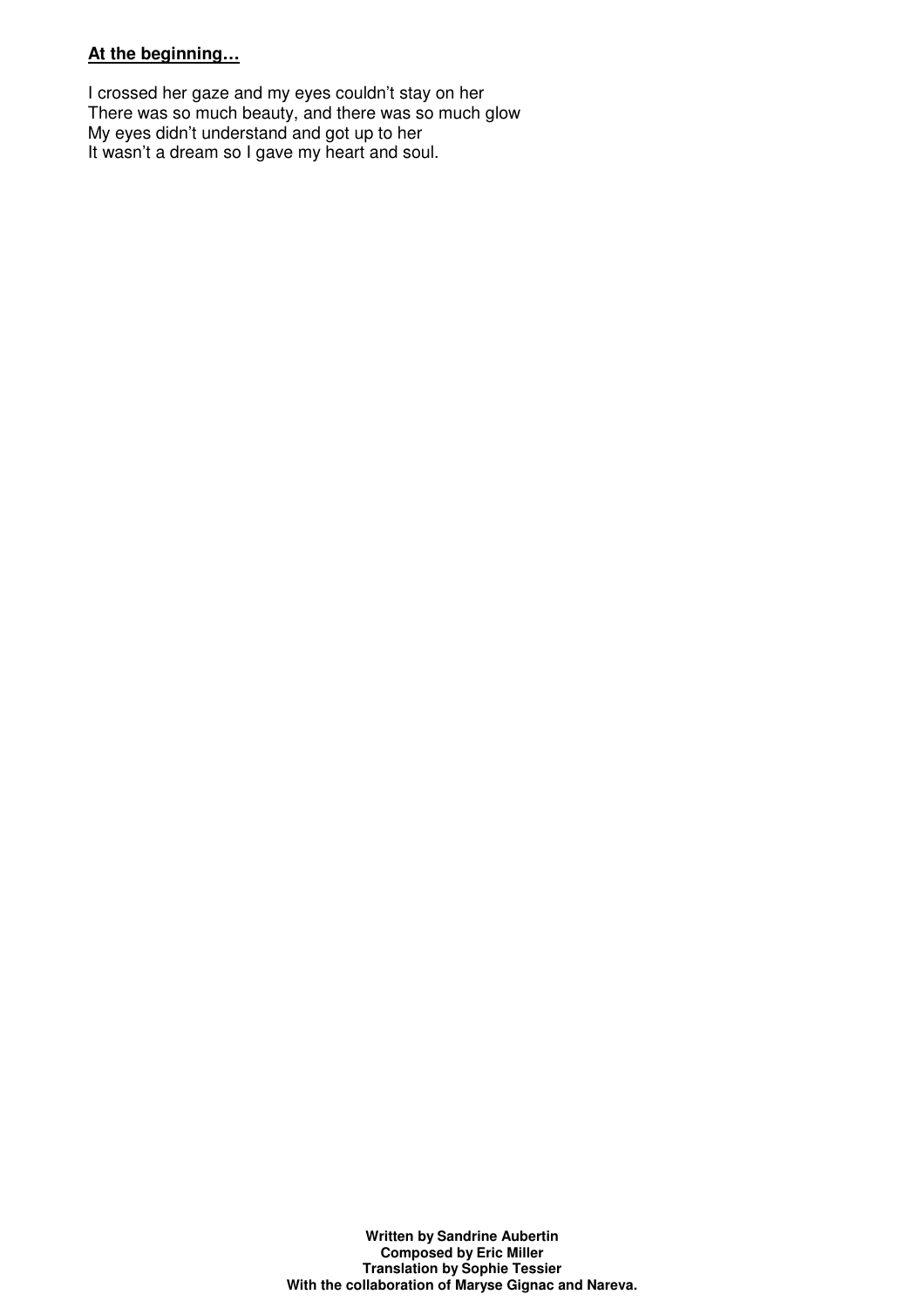# **LIKE TWO WATER DROPS**

On the train station dock When my hand grazed her hand When my eyes saw her look While getting off the train I know that I saw faith Soul mate from far away

There is no fortuity There is no paved road That crosses too tardy I know there's only doom And if the train would start Well I would fall apart

What to do, turn around? Or running out of breath Choosing to wait for dawn Lose it all and regret?

**Like two water drops Under my skin I got her In my heart, my bones I got her Like two water drops Like two water drops We look alike in every word The breeze is warming up Like two water drops Like two water drops**

When the day turned to gloom And she captured my hand At this moment I knew That I couldn't demand More to fulfill my hopes My life and my morrows

What to do, turn around? Or running out of breath Or take her in my arms From sunrise to sunset

**Like two water drops Under my skin I got her In my heart, my bones I got her Like two water drops Like two water drops We look alike in every word The breeze is warming up Like two water drops Like two water drops**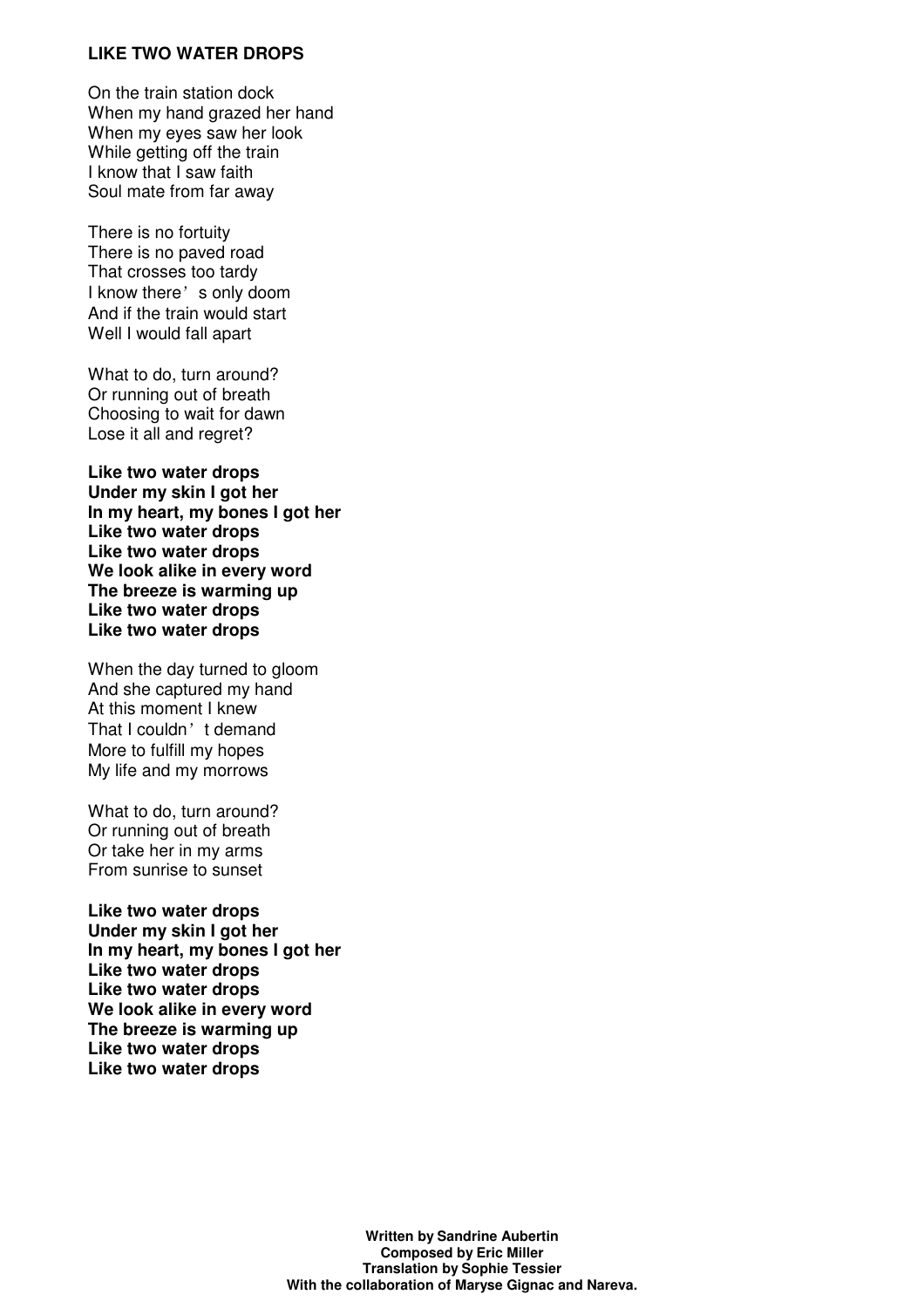### **THAT SWEET WHISPER**

Dawn caresses With lazyness My skin She disappears And scatters me Again A warm sun ray That finds it's way I'm well The shadow-light Is withheld by A spell

**She – all laid down - With some skin shown Slumbers And she whispers That sweet whisper**  "**Louder**" **She – hopefully - Appeared to me Right there** 

Without armor She is warmer I love Eyes devouring Soul inbreathing That gold I keep her then Here in my hand I hold My essential Don't leave me all Ice-cold This sweet twilight Where I might die Of love

**She – all laid down - With some skin shown Slumbers And she whispers That sweet whisper**  "**Louder**" **She – hopefully - Appeared to me Right there** 

> **Written by Sandrine Aubertin Composed by Eric Miller Translation by Sophie Tessier With the collaboration of Maryse Gignac and Nareva.**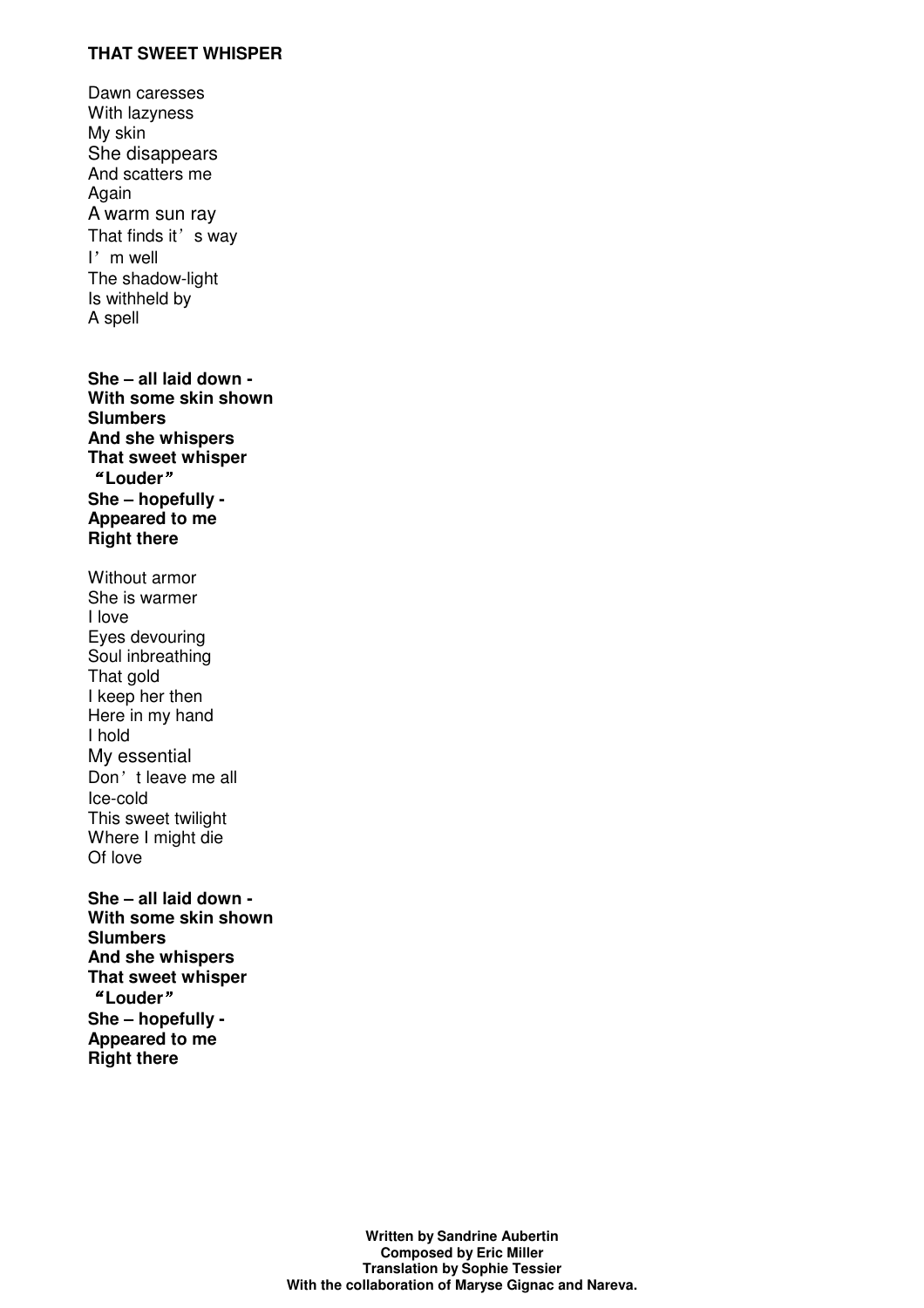# **JULIETTA Y JULIETTA**

Romeo he shouldn't be shallow Romeo, Romeo made you go Unfaithful, how to lie yes he knows Unfaithful, knew how to hold you though

And Julietta she was passing by Just one look and you didn't know why Julietta had something in her eyes That brings your great heart to touch the sky

**Julietta y Julietta This is love that is passing by Julietta y Julietta This is night and day in the same eye Julietta y Julietta It**'**s a do or die you can**'**t deny Julietta y Julietta Without a king these ladies will try Julietta y Julietta Julietta y Julietta** 

Romeo, the fop is travelling Romeo, Romeo is cheating Unfaithful, on the shore is landing On which he is doing some drawings

And Julietta she was passing by Just one smile and you didn't know why Julietta and her catchy cat's eye They have left you on the road nearby

**Julietta y Julietta This is love that is passing by Julietta y Julietta This is night and day in the same eye Julietta y Julietta It**'**s a do or die you can**'**t deny Julietta y Julietta Without a king these ladies will try Julietta y Julietta Julietta y Julietta**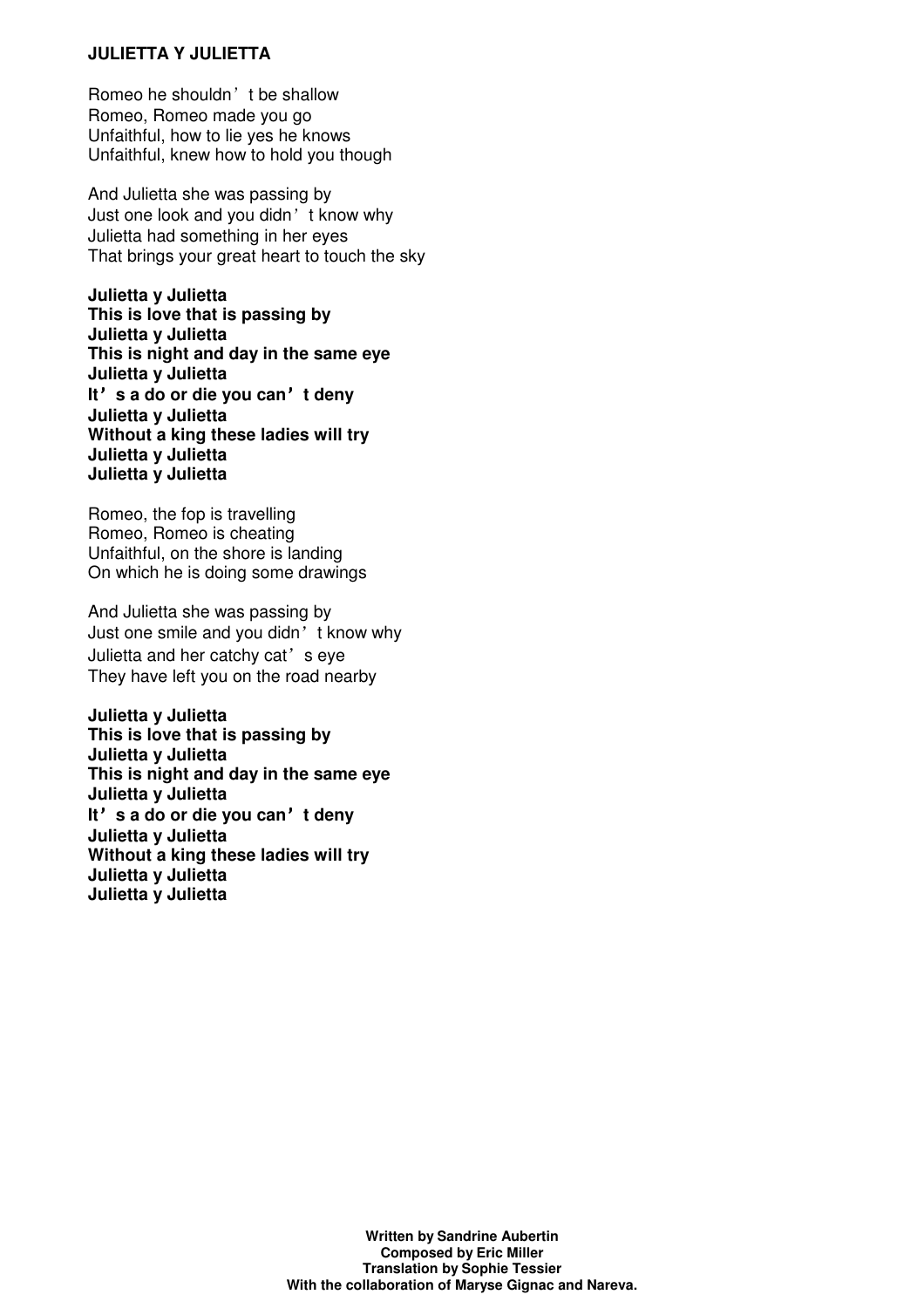# **IF SHE**

Nothing done on purpose, we've just found each other Nothing deliberate, we' ve just met together Destiny has driven both our lives to embrace In the middle of the abyss, nothing was conceived I let her love me like if it was just once Her love is so great and has no laws to deceive

I imagine my life in the middle of Earth If her soul was missing, my heart couldn't be there Wouldn't have any love, flame and no universe She strengthens my soul and up above she brings it Up above gazes that are laying down on us I love a woman, without shame I admit it

If she could imagine herself deep inside me Just for a minute, she would feel all the heartbeats Those bring me to her and attach me to her arms She should feel her life within me just for a moment She'd feel how I love her, that I'm under her charm She'd know that I have no fear cause she is my strength

I imagine my life in the middle of Earth Without her, I'm nothing, I don't live, I'm too hurt Love has degrees and without her  $I'$  d lose my mind And it's on the highest summit that mine is known Never could I live without her hand in my hand And never would I die without her hand to come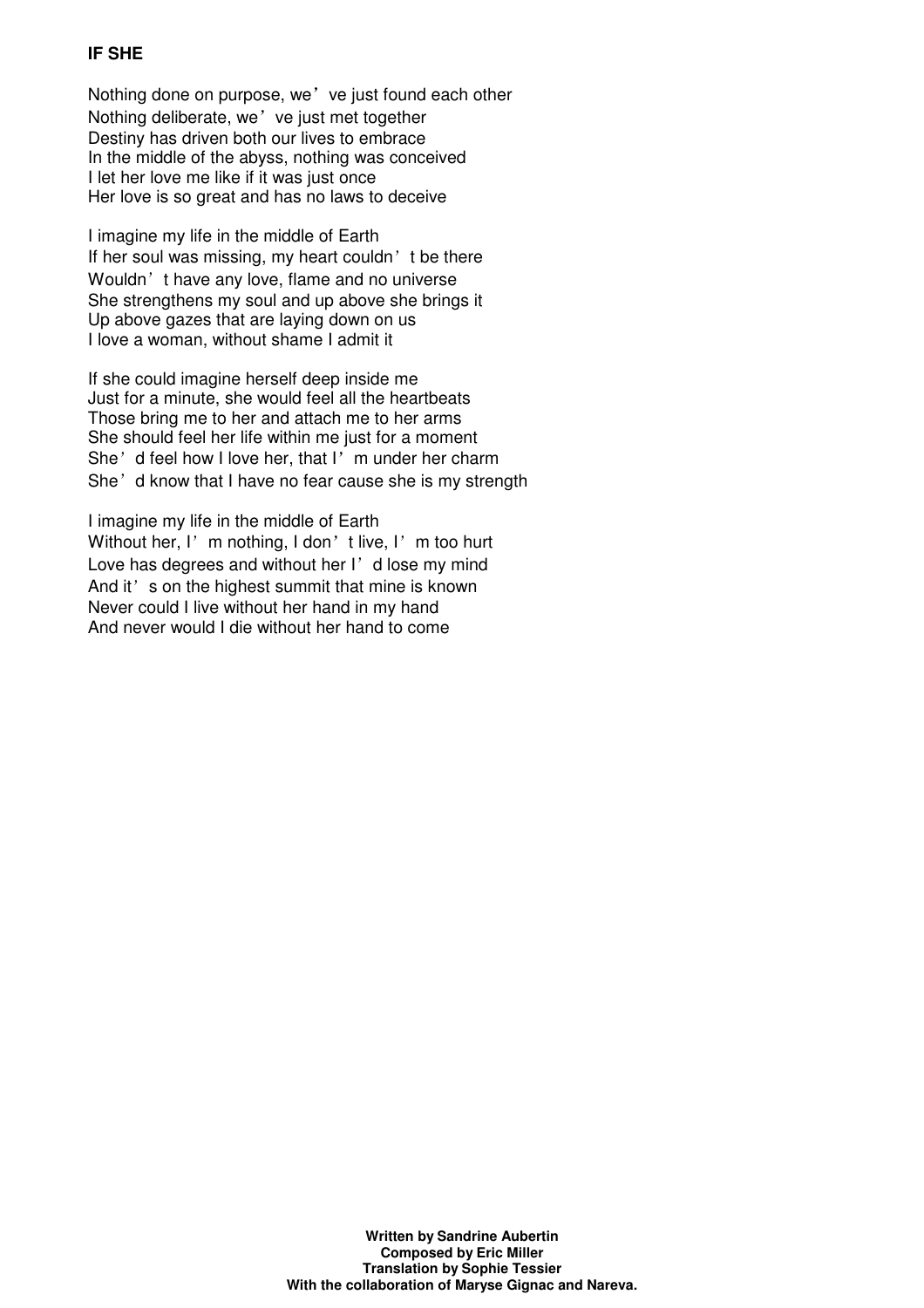#### **BETWEEN HELL OR PARADISE**

In the name of Virgin Mary And of the divine prophecy I'd like to say a small remark About that sin that makes you dark There's your faith that is fleeing you The Devil wants to enchain you If you want to cure that disease Eat some Hosts and say your prayers

Tell me why, and on whose behalf Which God can be judge your life Ways two women can be loving Of same sex, opposite beings Faith is an intimate belief And in the abyss it is lived Deep inside your heart and your soul It is not a blame, has no rules

**Being held by doubt is so cruel Your desire defies God's rules God won't judge those who are in love You know hatred, He is above To ten commandments you'll obey Or you would burn eternally Listen to your heart, not people Because nobody must be judged Between Hell or Paradise Between Hell or Paradise** 

On behalf of cloistered nuns Those who spend their whole life kneeling Live their lives without questionning And believe in God with passion Burn candles in the sacristy Ask Jesus Christ for forgiveness Shall God punish your sinfulness With that pagan you shouldn't be

On behalf of men or their faith Love is not ruled by any laws Who can condemn you, tell your flaws Tell me who can damn or disgrace Thoughts are specific to humans For sure they think they know it all About faith they don't know it all About respect it gives and chance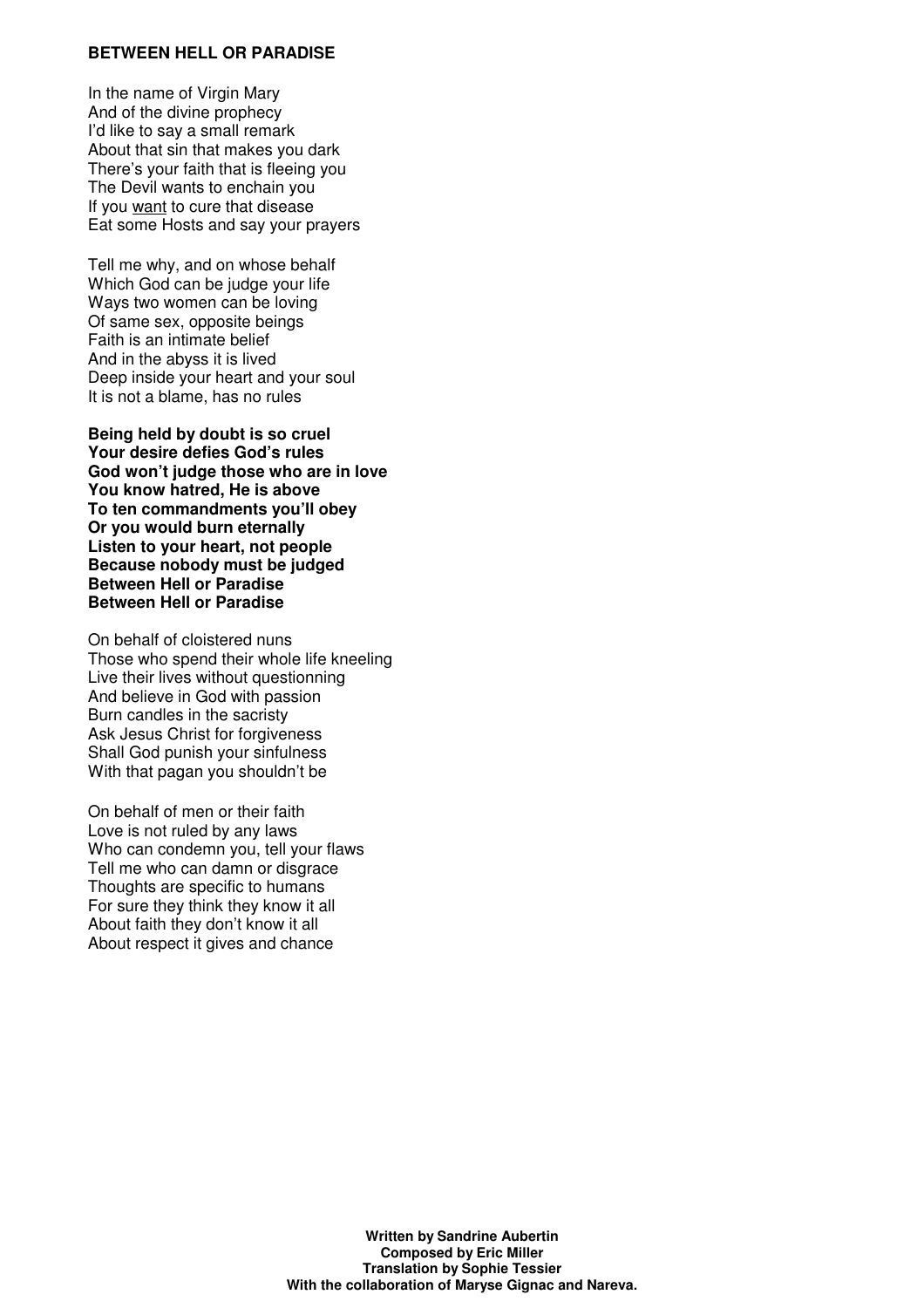# **WANDERER**

I love life and I love women I love to smile, and to caress I'm not a saint but I'm a man In my hands I have weaknesses

I go to left, I go to right I lie, don't assume my actions But just one woman in my heart Knows how to bring me some passion

**Wanderer, or cheater A heart so dry Dreaming body Wanderer, or cheater The seventh sky Envies of Eve**

I love some, I love the others They incite me to be faulty I'm a man, I'm not an angel Tell me how not being flirty?

I'm going here, and go elsewhere With my fears I hide my vices Blur my tracks with words, so beware I live at night, I want kisses

**Wanderer, or cheater A heart so dry Dreaming body Wanderer, or cheater The seventh sky Envies of Eve**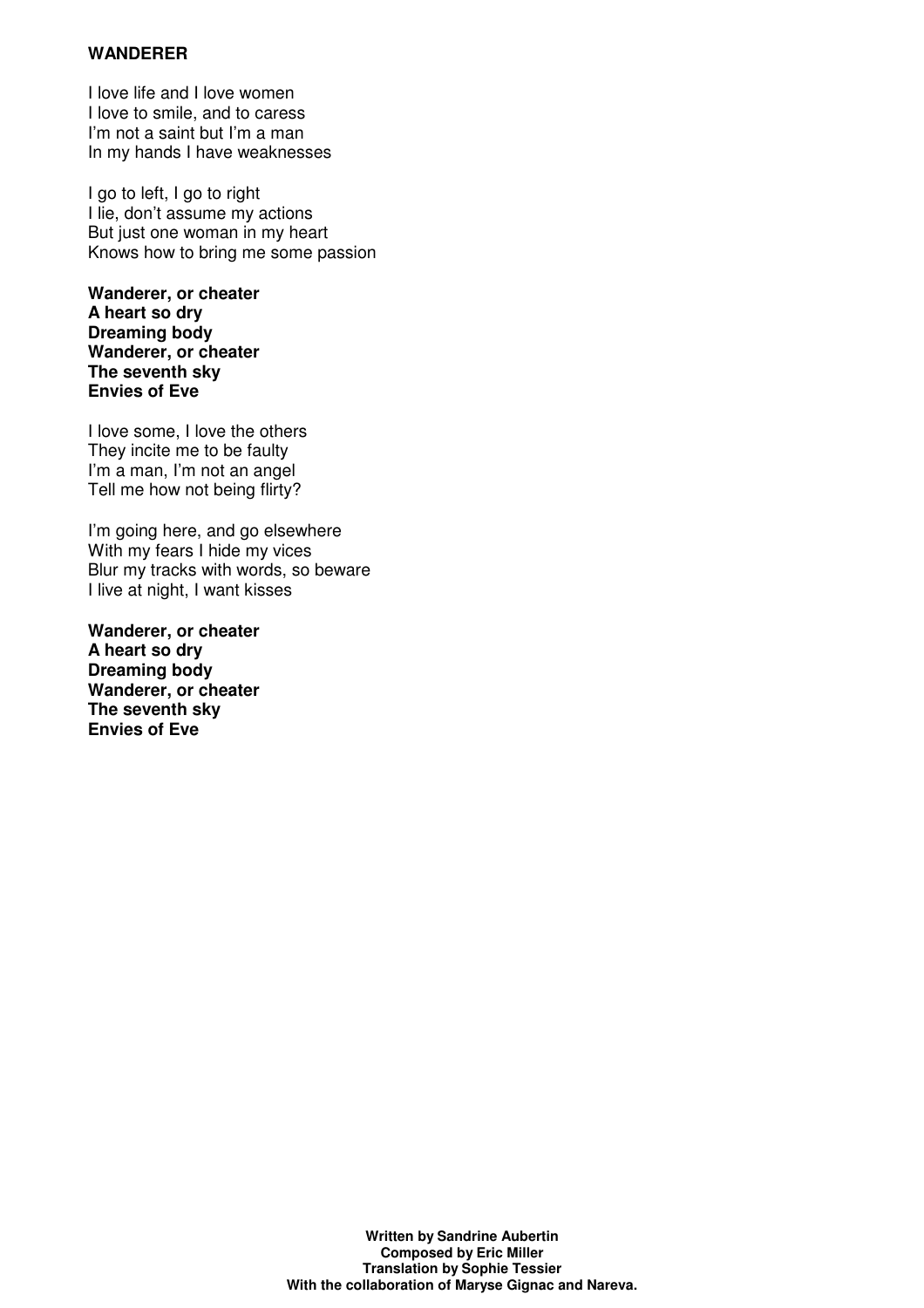#### **I'M LEAVING**  Leila

What could I say to you I always imagine you Your hands that went crazy On skins that were burning To some few memories Deep inside I'm keeping

I'm leaving, I'm leaving,

Tell me who could survive Who could forgive such lies All you want is to leave You don't know how to love Nothing lasts I believe And now my soul is soiled

I'm leaving, I'm leaving,

To what life you obey All you want is to play There's nothing to expect Cause you cheated on me There's nothing more to tell I feel that you scorn me

I'm leaving, I'm leaving,

What could I say to you I always imagine you Your hands that yesterday Other skins were touching Your conscience now betrays Your loving, your thinking

I'm leaving, I'm leaving,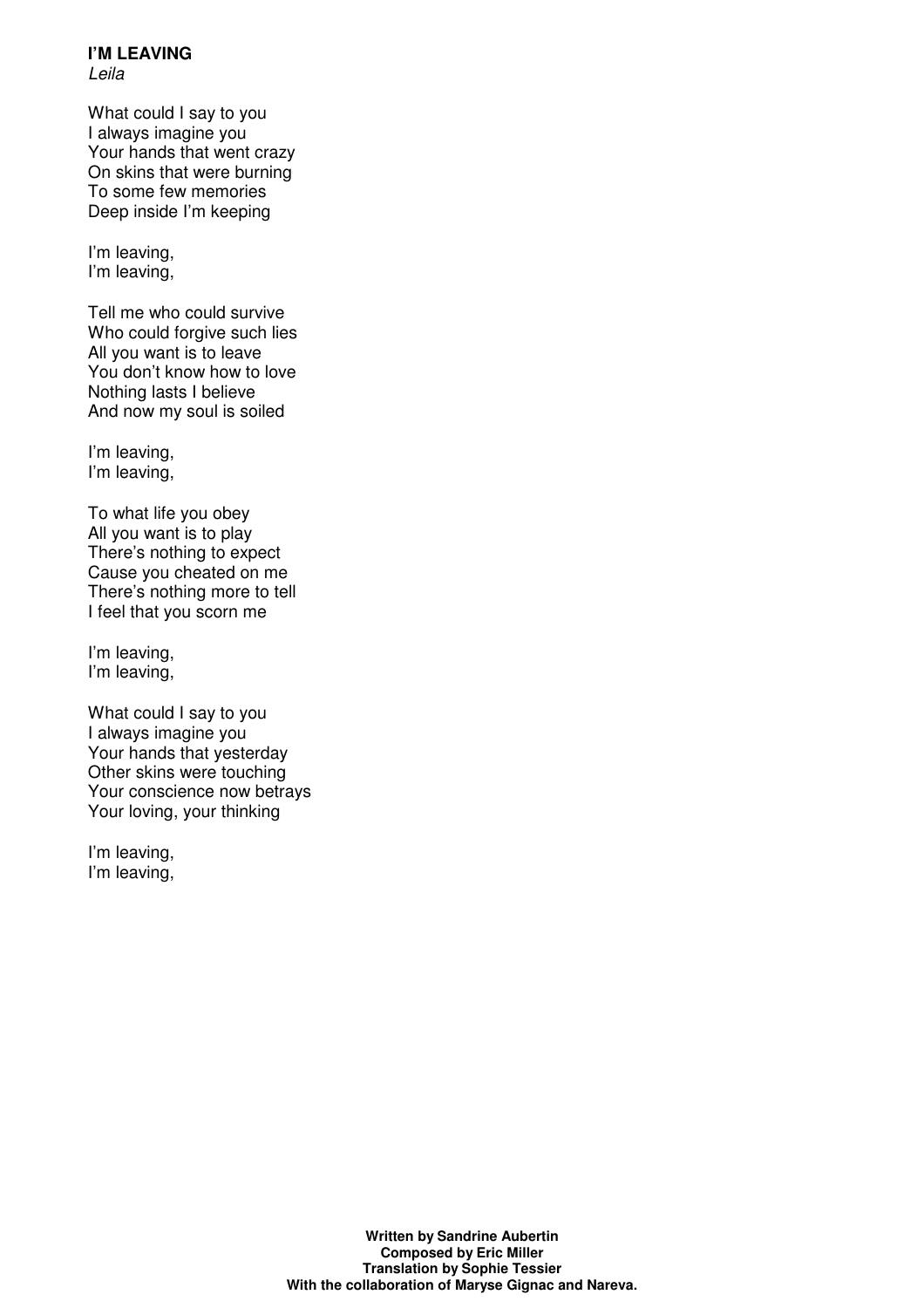**I'M PACING**  Anna

Baby I'm looking at you Cause nothing else is important Cause your smile is so pleasant Without waiting I come to you

**On the world I**'**m rolling and I**'**m pacing And near you I**'**m eternizing On the whirl You**'**re what is best inside me Far away from you, now I see**

And I touch you with my eyes Cause that chance was given to me In your eyes I see envy And now I feel what that implies

**On the world I**'**m rolling and I**'**m pacing And near you I**'**m eternizing On the whirl You**'**re what is best inside me Far away from you, now I see And that**'**s why**… **I**'**m pacing,**

**On the world I**'**m rolling and I**'**m pacing And near you I**'**m eternizing On the whirl You**'**re what is best inside me Far away from you, now I see And that**'**s why**… **I**'**m pacing,**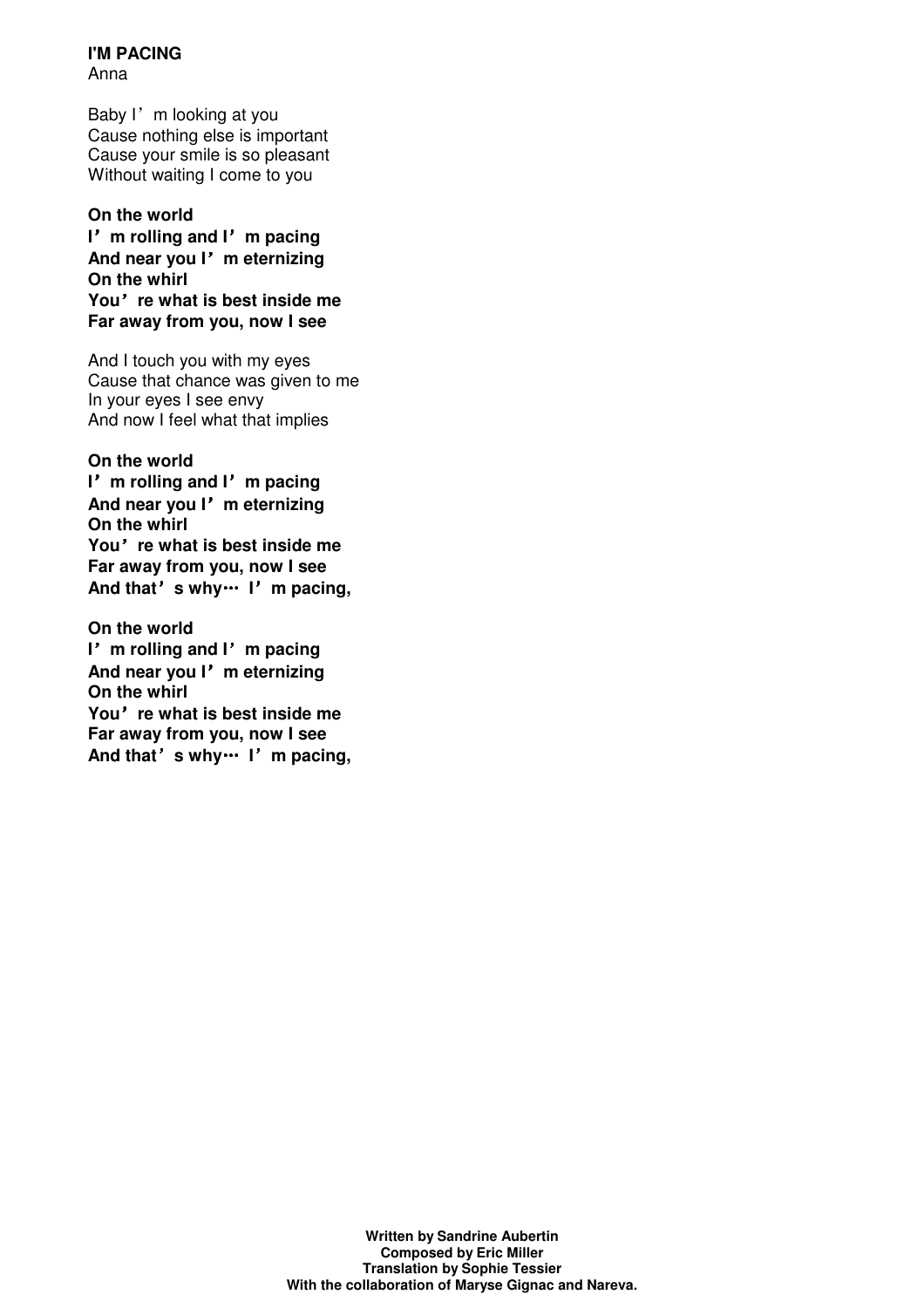#### **BEAUTIFUL THINGS**

God knows how much I love fall God knows how I love life The smiles that we give to all Just because we're alive

And all these flimsy small things That we might stop enjoving Small things in this world means so much things

I love the time that goes by May be taken away All those traces that won't die That will not go away

All grains of sand existing And that sometimes are growing Small things in this world means so much things

**Step by step now I know why I want to hold beautiful things With one look I can**'**t deny Around me I love everything (prononcer ev**'**rything) Step by step now I know why I want to do beautiful things You know life can be so high It worths trying**…

God know how I love the world God know I love people Sun that spreads over the world All day warms up people

And all these flimsy small things That we might stop enjoying Small things in this world means so much things

**Step by step now I know why I want to hold beautiful things With one look I can**'**t deny Around me I love everything (prononcer ev**'**rything) Step by step now I know why I want to do beautiful things You know life can be so high It worths trying**…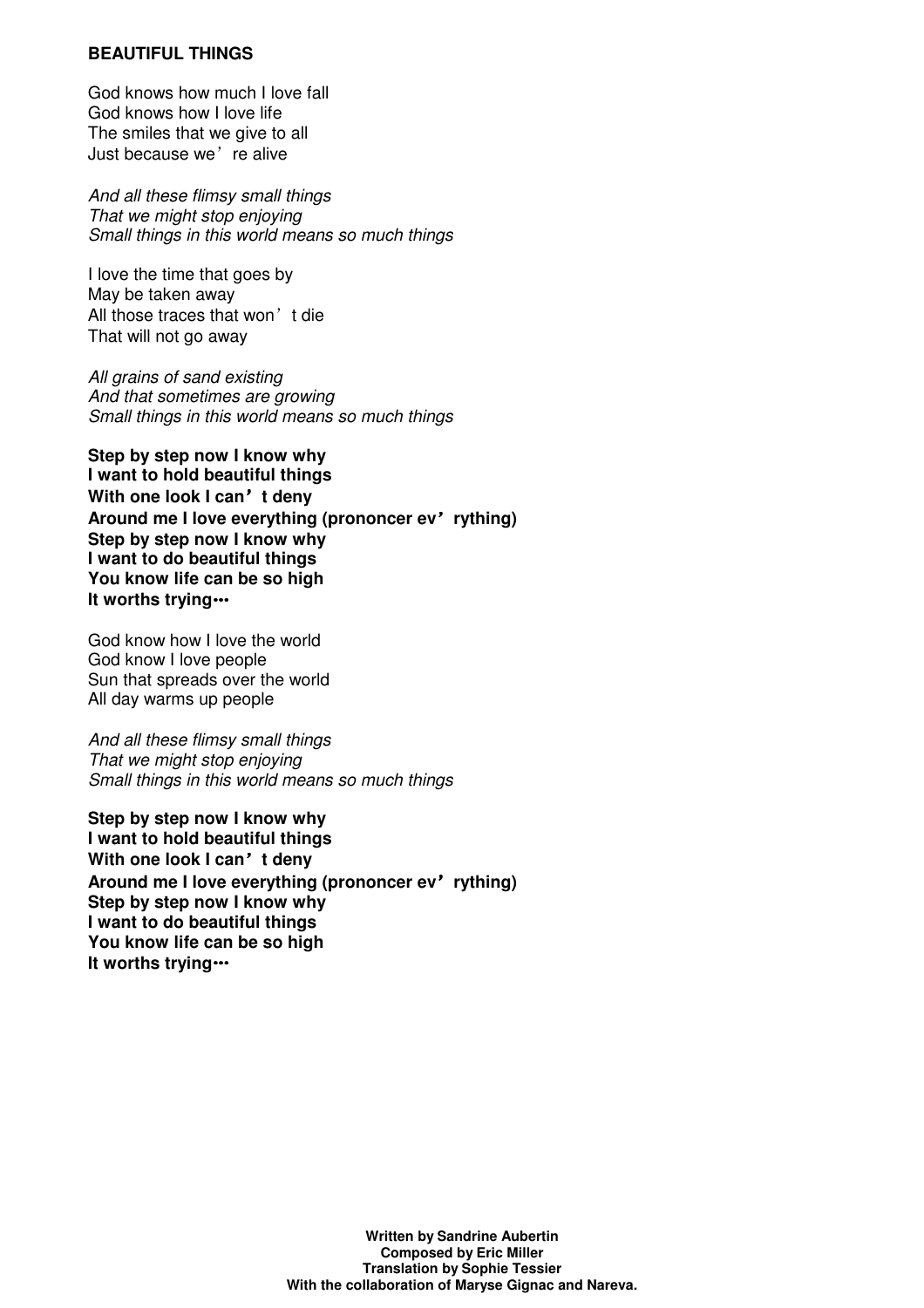### **PLEASE FORGIVE ME**

I might be lazy But to get up I have no goal Since I'm constantly feeling that your soul Appears to avoid me

I'm anxious, it hurts Now I cannot find any rest Since I always feel that mental illness Throws me in the desert

**Please forgive me, please forgive me Forgive all my mistakes, my sourness And everything I have deep inside myself Forgive all my angers, my winters And everything that is wrong or is bitter Please forgive me…**

I roll and can't halt And I'm still dreaming to love you If only you could let me live through you Stop being just a half

I pray and implore You take more time I can handle Now I have no life, and I burn candles Some white ones and I hope…

**Please forgive me, please forgive me Forgive all my mistakes, my sourness And everything I have deep inside myself Forgive all my angers, my winters And everything that is wrong or is bitter Please forgive me…**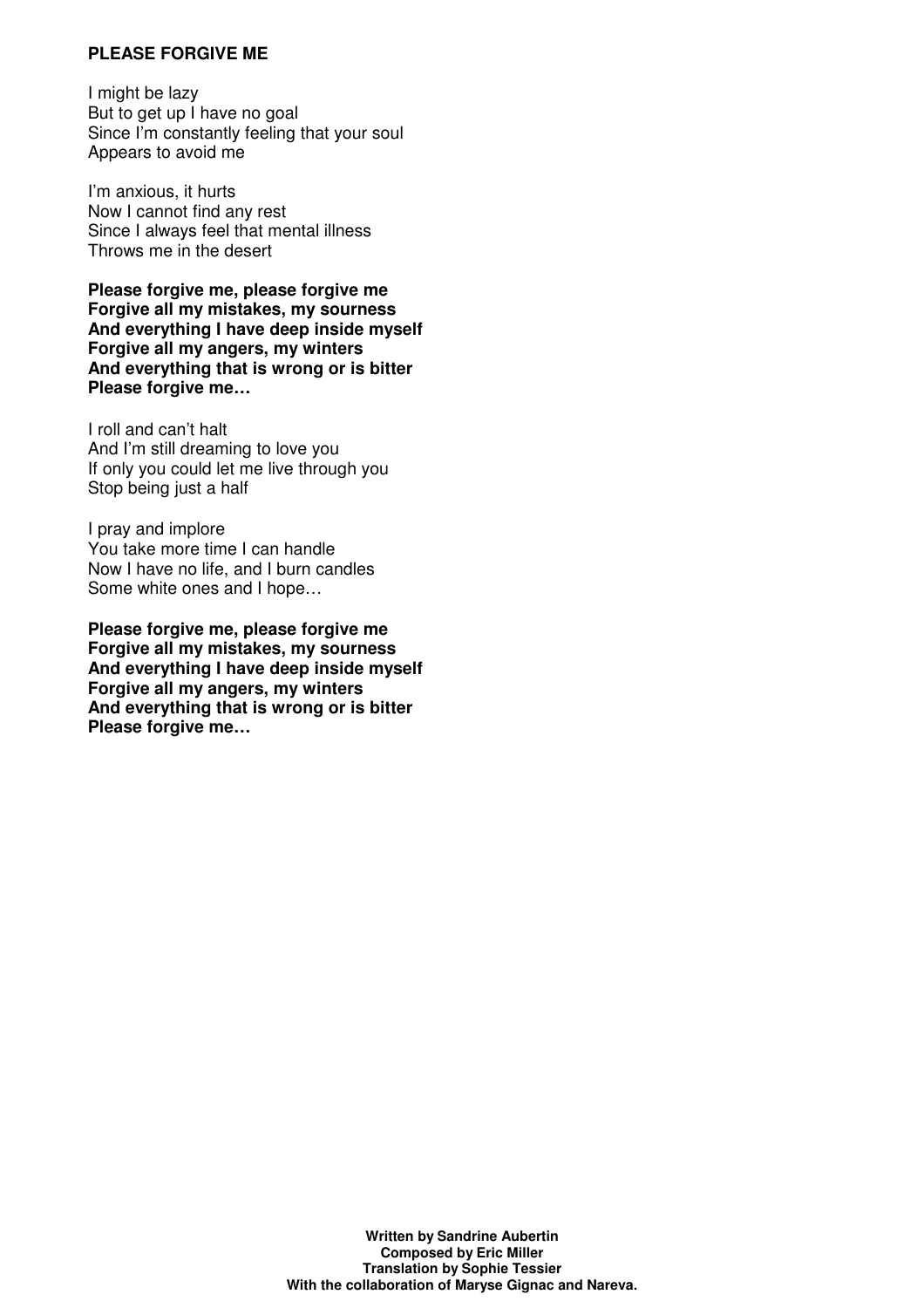# **LA RAZÓN Y EL CORAZÓN**

You're asking yourself some questions Thinking is your only option You don't know anymore what's right You doubt, you try to be alright

Heart is feeling monotonous You think people gaze is precious And if its head you will give up? And if its tail you won't give up!

Doubt is friend with all of your nights Love is another cause that might…

**La razón y el corazón La razón o el corazón Bird will stay or will fly away Life will leave some scars anyway La razón y el corazón La razón o el corazón Some gestures but doubt finds its way Life will leave some scars anyway La razón y el corazón La razón o el corazón**

Lost in this terrible whirlwind You are amazed under neons You've lost all your ways of thinking You doubt, heart has its own seasons

Time goes by and fall is coming Everything's fine, but there's bad luck On a blank page you are writing Fear is your friend and you are stuck

Doubt is friend with all of your nights Love is another cause that might…

**La razón y el corazón La razón o el corazón Bird will stay or will fly away Life will leave some scars anyway La razón y el corazón La razón o el corazón Some gestures but doubt finds its way Life will leave some scars anyway La razón y el corazón La razón o el corazón La razón y el corazón La razón o el corazón La razón y el corazón La razón o el corazón La razón y el corazón La razón o el corazón**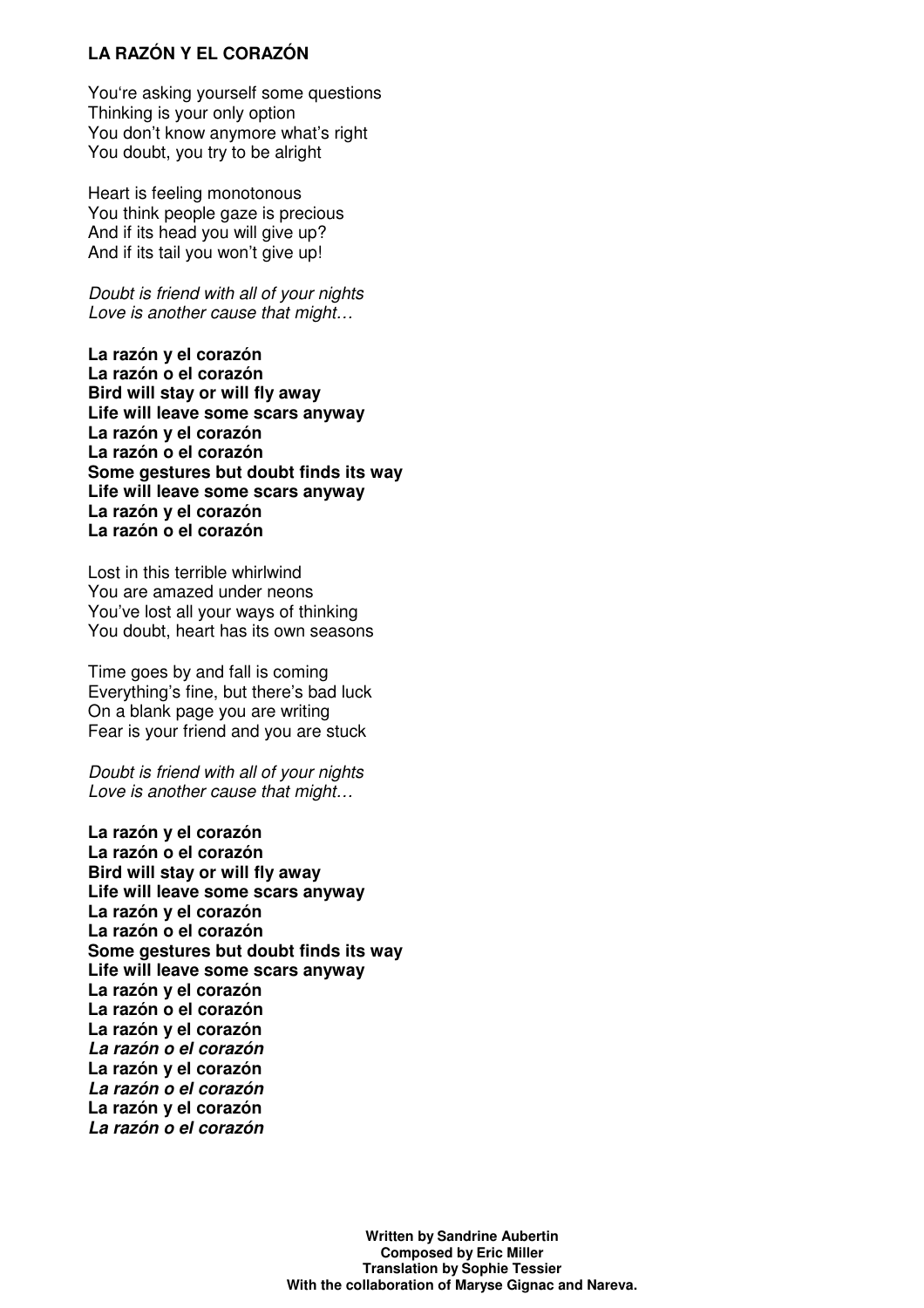# **A PHOBIC MAN**

Devil and Angel

[Devil] I can't imagine two people Of same sex that mate together They have to see it's an error Cause they cannot be a couple

It's said that the end of the world Would come when all these vile homos Will settle each part of the world Will obey to their libido

So many things are being said That we have to be aware of Those who metamorphose themselves Well tell me what should I think of...

**[Devil] I am a women's man Homophobic I am I'm devil, I condemn Faults made by all these men. [Angel] A phobic man you are A lot of fears you have You're judging and scorning As you burn everything…**

[Angel]

Heart can invent and can expect When love makes all words sound better We dream it all, we dream higher Can even dream of some projects

Life will seems to be a prayer When every doubt is gone away You know by heart the Lord's Prayer Even if you have never prayed

When love is calming down all pain Then peace rises up in the light Love has never produced orphans The end of world is caused by fights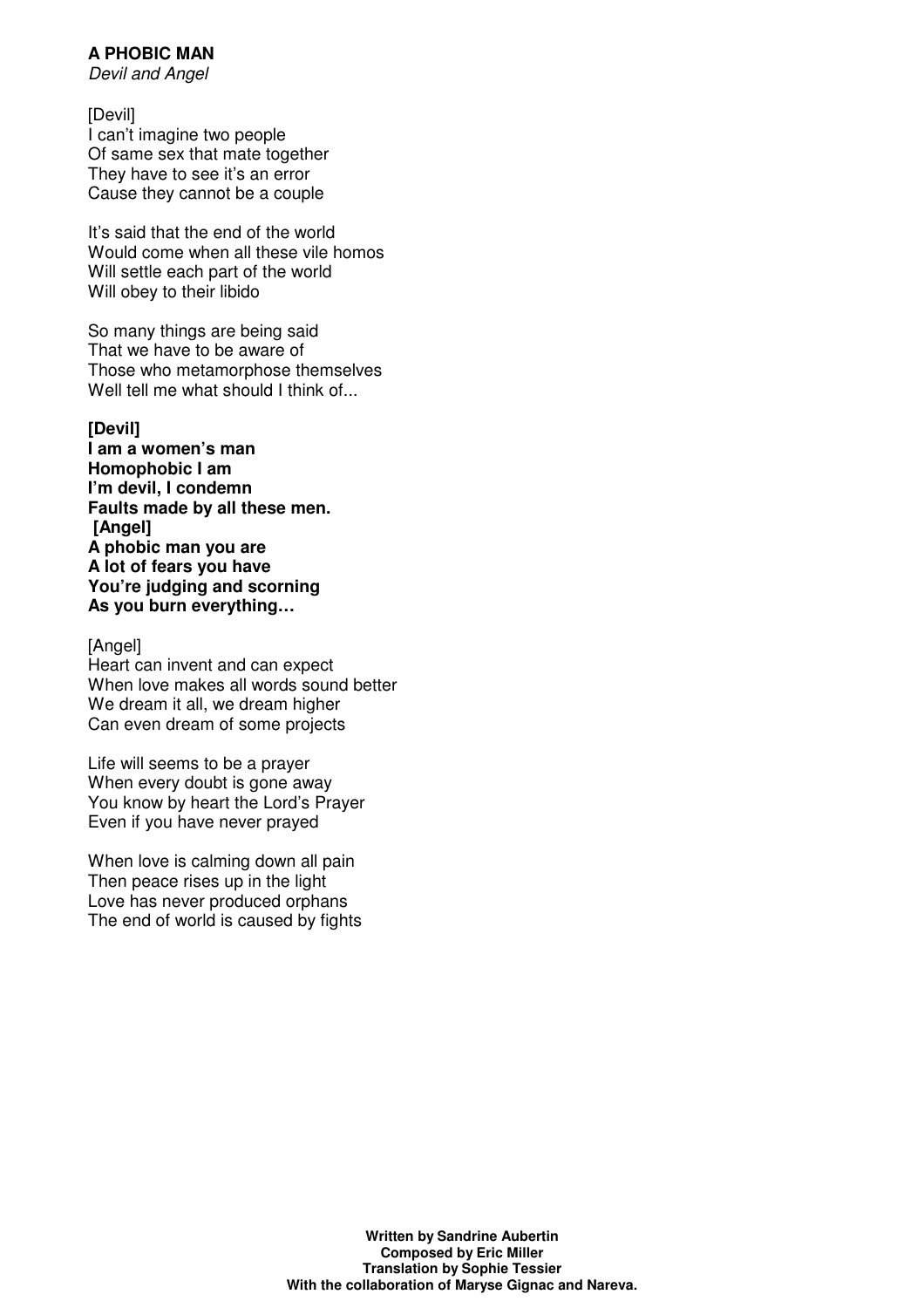# **LADIES**

Because time is cheating With ladies it' s playing Cause they are suffering Shouldn't be happening

Because life is running Because loves are fading We have to be going On that too dirty field

Cause you can't do nothing Cause I can't do nothing We should be listening To what doom is saying

**I have just one thing to tell you Ladies are coming and leaving But I know there is no mourning Bigger than mine if I lose you I have just one thing to tell you Ladies are coming and leaving But I know there is no mourning Bigger than mine if I lose you** 

Cause time is disarming Ladies it is shedding Breathlessly they're grazing Shouldn't be happening

Because life is damning Because loves are worsing While singing, while fighting No medals, no earnings

Cause you can't do nothing Cause I can't do nothing Open your hand, darling For all further mornings

**I have just one thing to tell you Ladies are coming and leaving But I know there is no mourning Bigger than mine if I lose you I have just one thing to tell you Ladies are coming and leaving But I know there is no mourning Bigger than mine if I lose you**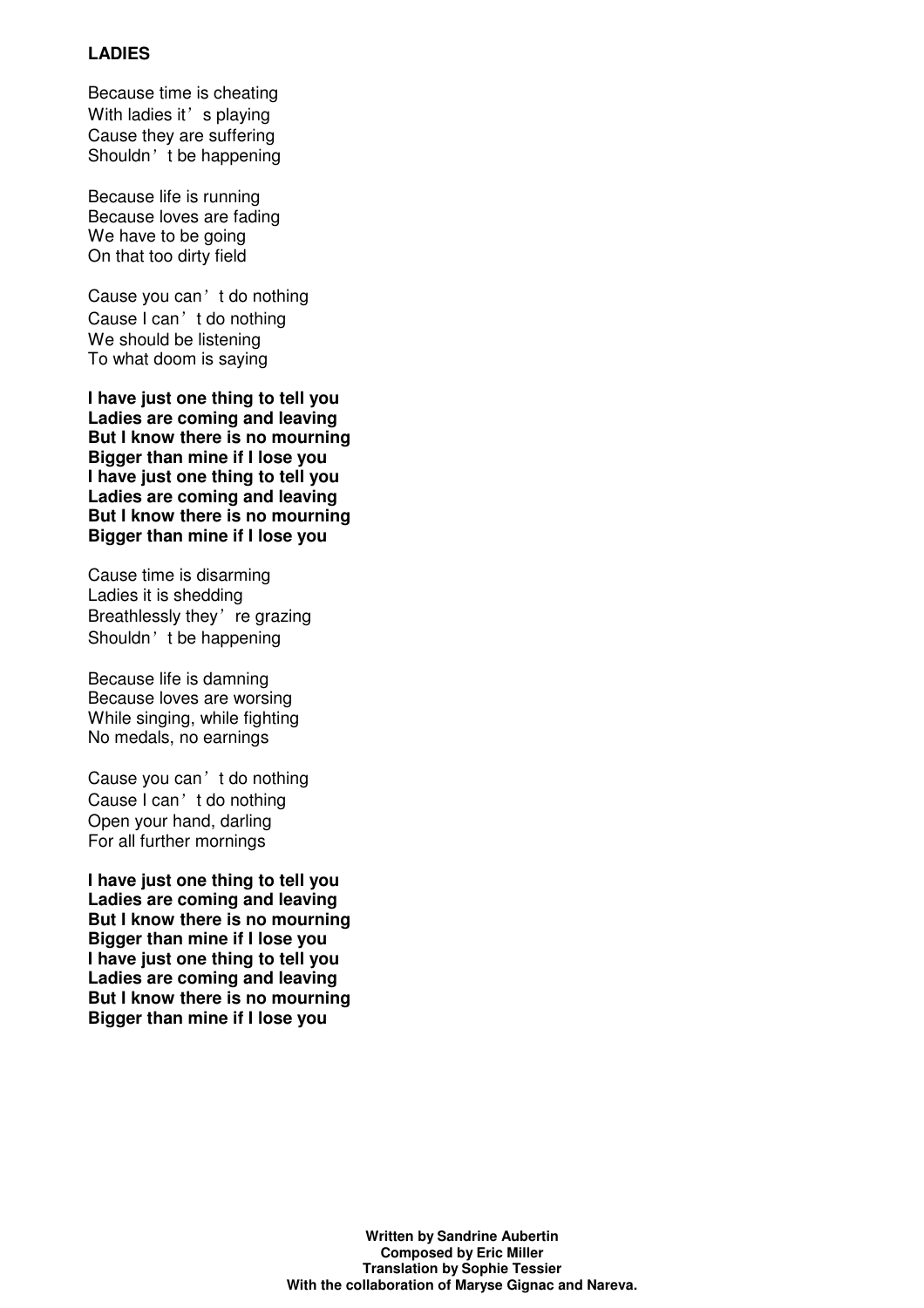#### **MY SWORD MATE**

My thoughts are casting back As it was yesterday Memories coming back I'm alone on my way Memories coming back I don't care anyway…

Because time rolls away Because you're gone away And I can't get away From these words I send you I'm keeping them for you I'm keeping them for you…

And our souls I say Will never never stop Merging up to teardrops And we could pass away…

**My soul mate All within me is graved My sword mate Our blood is blended My soul mate My life for yours to save My sword mate Our dooms are linked…**

#### **And my thoughts are the same**

I've had since a few years And nothing is the same I feel no one loves me… And nothing is the same Because you have left me

Cause all days that we lose Cause they're away from you From these ills except you Nothing is healing me I'm keeping you for me I'm keeping you for me

And our souls I say Will never never stop Merging up to teardrops And we could pass away…

**My soul mate All within me is graved My sword mate Our blood is blended My soul mate My life for yours to save My sword mate Our dooms are linked…**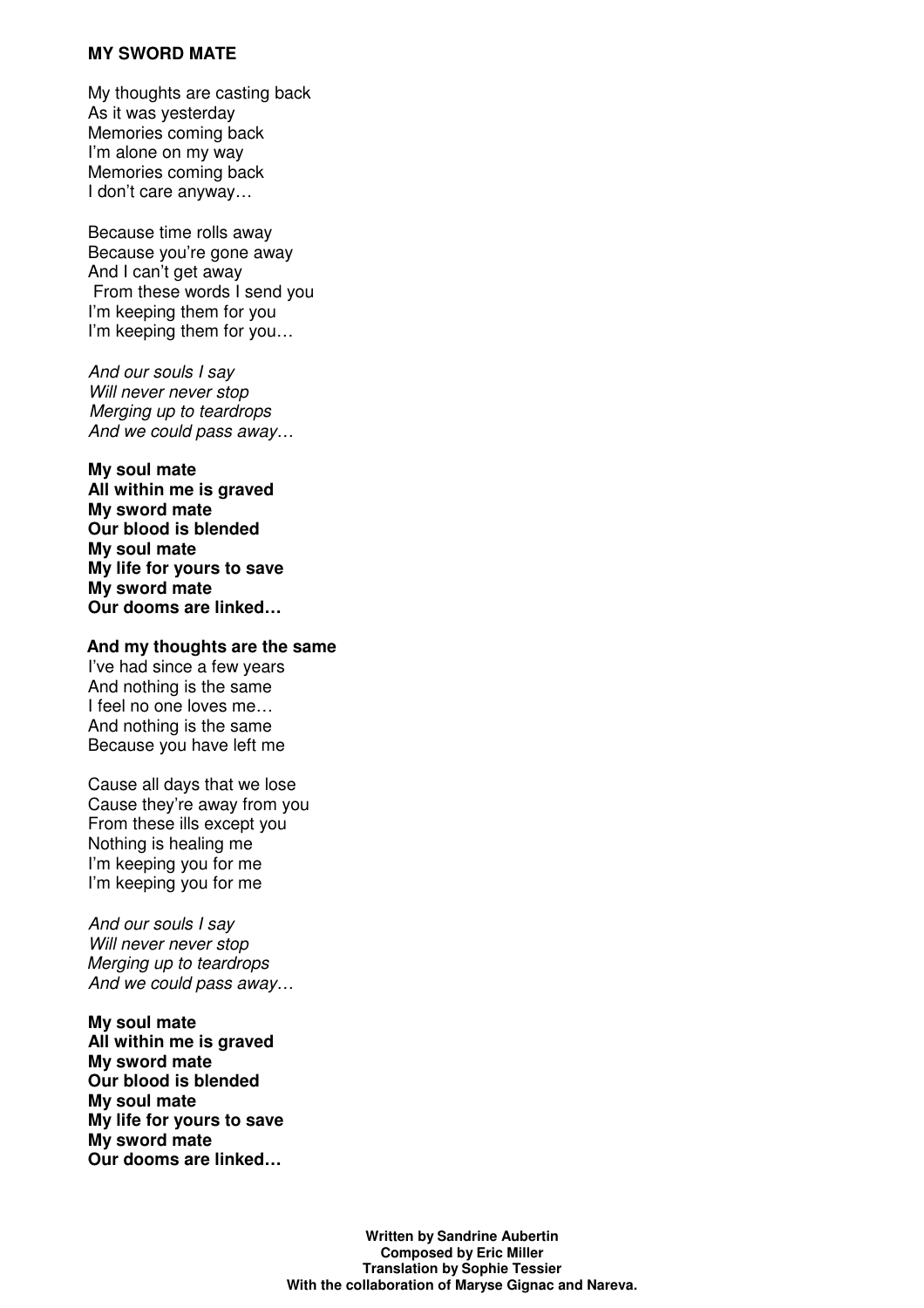## **EVEN MORE**

You thought that life would bring Happiness in your heart And you were believing That now it was the start You wanted life to be The essence of the heart…

All alone she left you All broke up and fearless And with inside of you So much screams and sadness All alone she left you And with so much illness…

**You know all the bad news Are chained up around you Cause now you have just lost Even more than her love**… **Even more than her love**…

Of Heaven you're dreaming And to be on the way All the ones you're loving And that are gone away In silence you're keeping What your soul has to say

All alone she left you All broke up by remorse And cries are hitting you Harder with so much force All alone she left you As lonely as death is…

**You know all the bad news Are chained up around you Cause now you have just lost Even more than her love**… **Even more than her love**…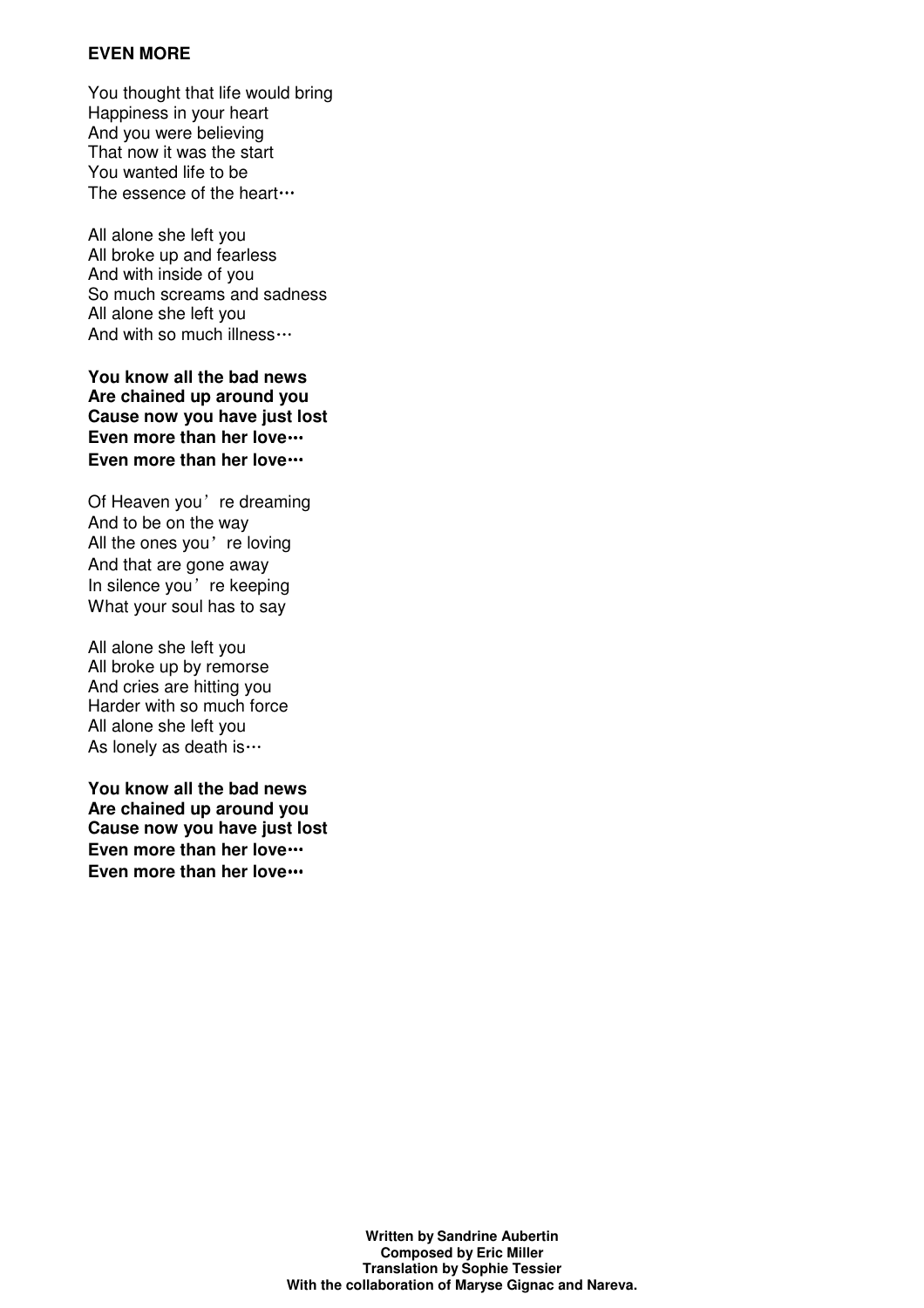# **LEAVE ME BUT I'LL COME**

[Anna & Leila]

I think words are also ills That I'm writing down to heal, Or to forget sometimes That I suffer from you, And to forget sometimes I'm nothing without you…

I think life can be a scream That I cast like a gambling And you will feel sorry The wrong choice you're making Yes you will feel sorry Without me you're nothing..

**When you leave I stay, When you stay I leave, Please tell me your envies Yes or no what do you say…**

**When you leave I stay, When you stay I leave, Now I have lost my way I hate myself when I leave…**

I think days can be heavy I endure them with no belief And to forget sometimes That I suffer from you Or to forget sometimes I'm nothing without you…

I know that my soul is lost And that I feel so much noise And I will feel sorry Each and every day And I will feel sorry Doubt is now on my way

**When you leave I stay, When you stay I leave, Please tell me your envies Yes or no what do you say…**

**When you leave I stay, When you stay I leave, Now I have lost my way I hate myself when I leave…**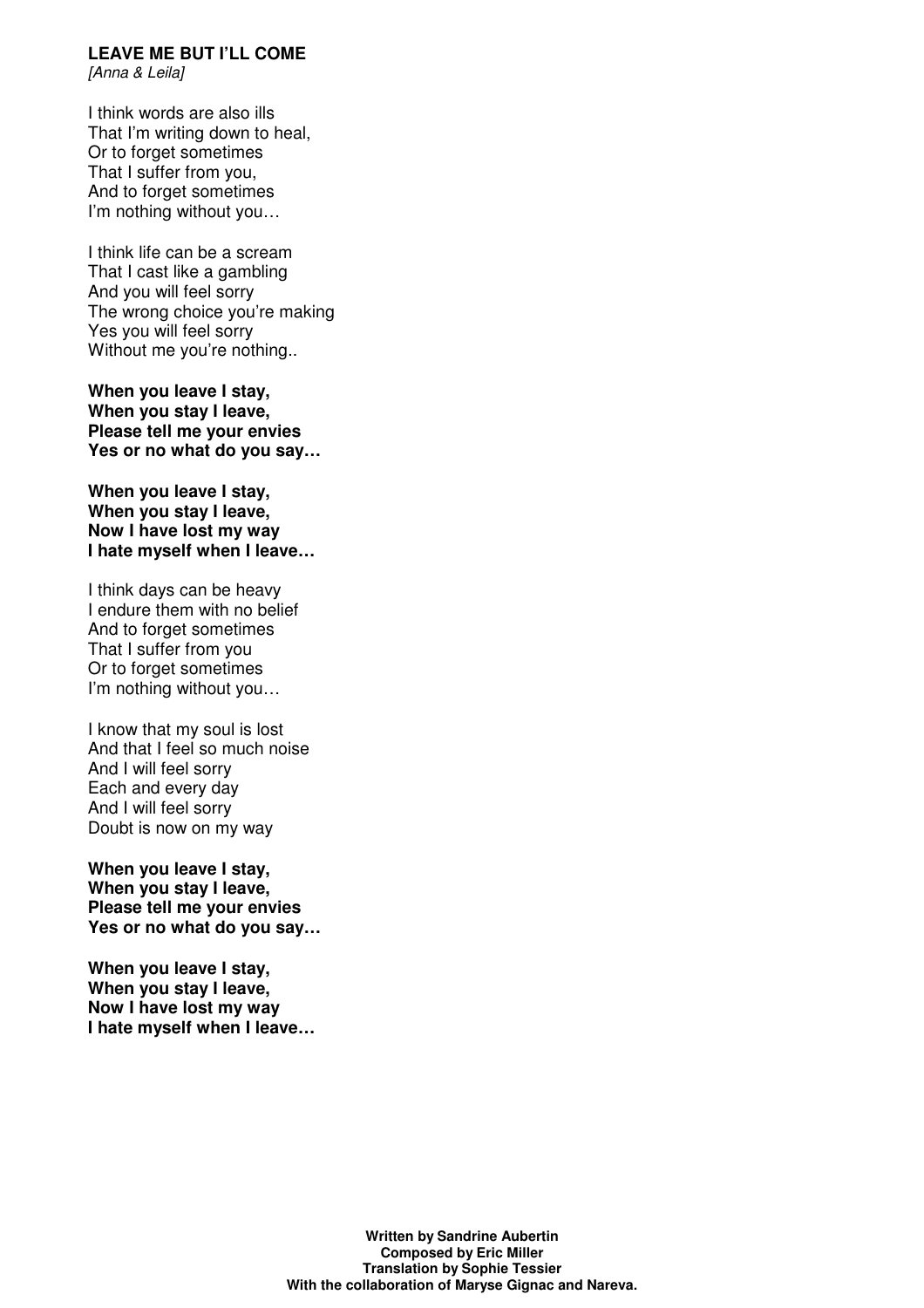# **THE SHARING**

One to whom you give it all For the other a shortfall Little bit of you to share A few hearts going nowhere

One you know nothing at all The other you know it all And you can't make bad usage Cause you hold both as hostage

**The sharing is an art You have it in your heart Sharing without hazard I guess it**'**s not really... sharing**

There's one who doesn't worth it The other you'll drive crazy There's a quiet side in you The other is unfaithful

One to whom you'll say it all The other won't know at all Just for a little passage Time to write a few pages

**The sharing is an art You have it in your heart Sharing without hazard I guess it**'**s not really... sharing The sharing is an art You have it in your heart Sharing without hazard I guess it**'**s not really... sharing**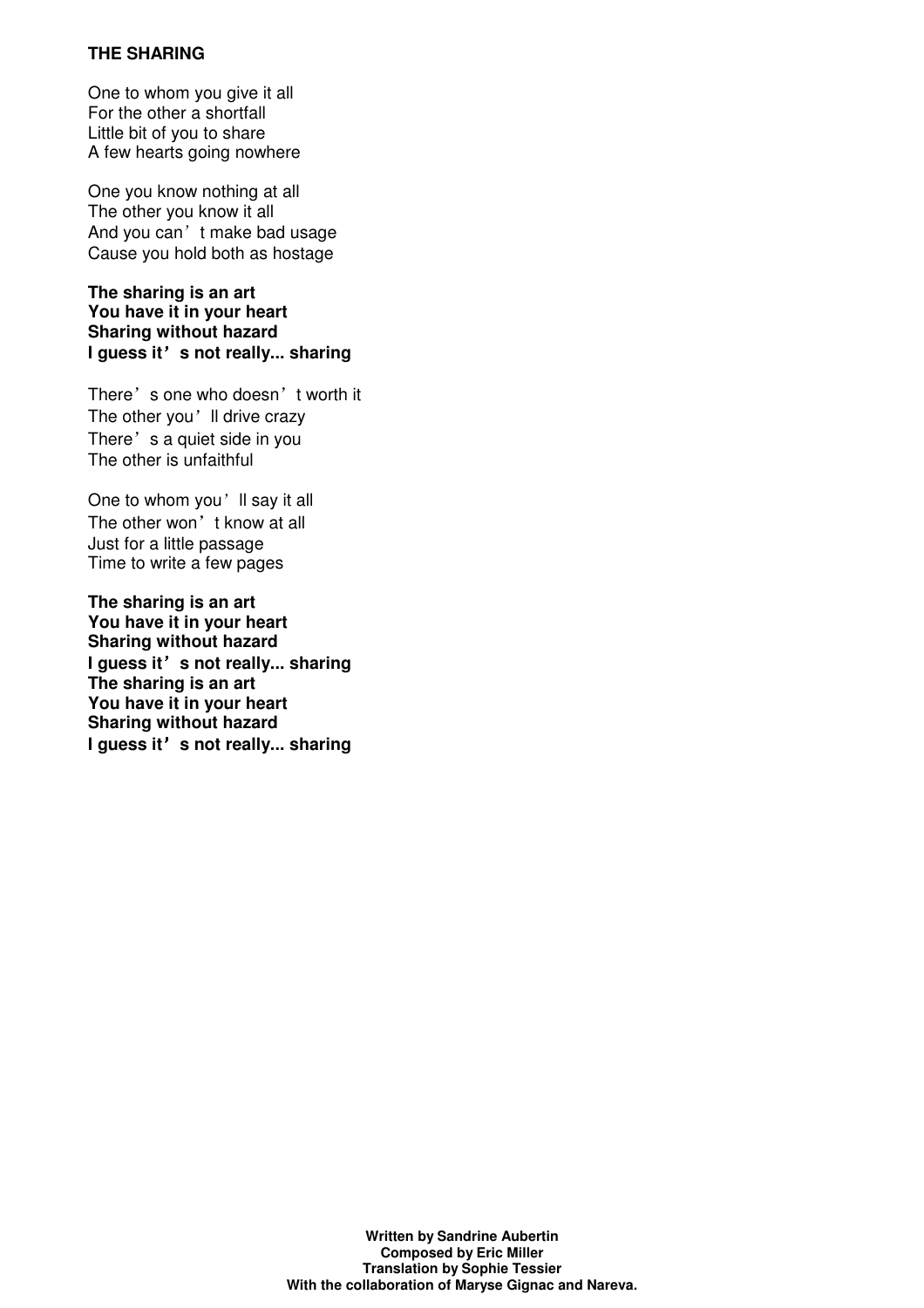#### **NOW OF THIS LIFE**

**Of all my loves, of all my friends,**  Of my always, my unspoken, What's left of all that, I really don't know What's good inside me, I would like to know

I think that I'm losing myself Things flow but they're not a river I seek but I can't find myself I see something like a mirror But it is dead…

**Now of this life, there**'**s nothing left for me From one day to another all is gone No, I have nothing to lose from now on Of smiling I feel I have no envy Now of this life, if I can say something I**'**m feeling well only... when you**'**re laughing...**

Of my good days, my family, Of your returns, of my envies, What is left of all that, please look at me? What is left that is true, now please tell me?

Now everything's running away It all happens under the light I search in vain my land, my way Search a universe in this life That it is dead…

**Now of this life, there**'**s nothing left for me From one day to another all is gone No, I have nothing to lose from now on Of smiling I feel I have no envy Now of this life, if I can say something I**'**m feeling well only... when you**'**re laughing...**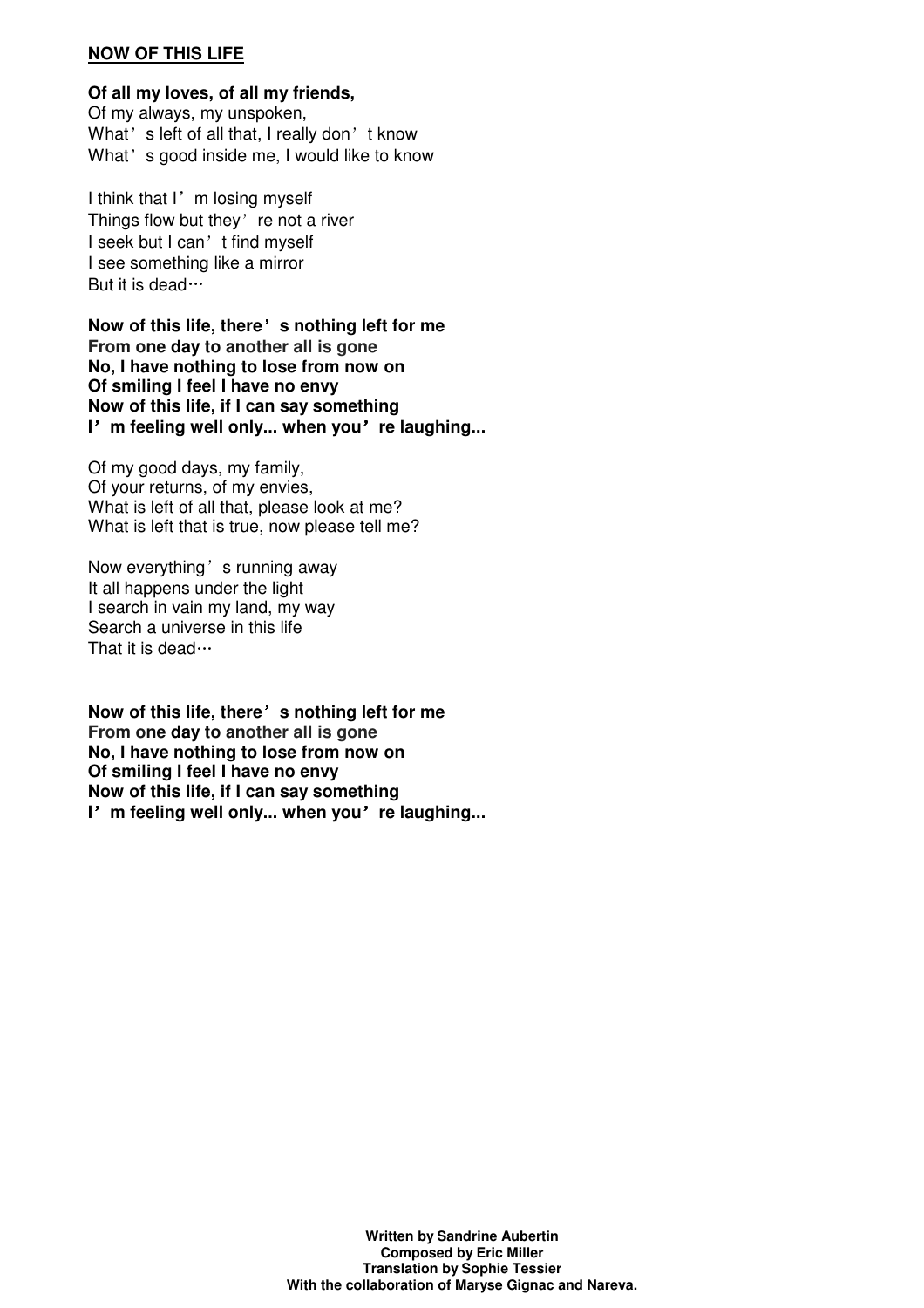#### **NOT THAT MUCH**

From road to road, from port to port No, I don't feel I am stronger If I pile up that much treasures Sometimes those go without effort

From life to life, from girl to girl There is nothing that I have won I'd love to put down my weapons In some places that do not swirl

It is known that men are machos I must have forgotten something With my words do I mean a thing And with my too quiet few notes…

#### **Not that much No, not that much …**

From train to train, from place to place No one's waiting for me someplace If the sun can make one believe Tell me, now where should I see it?

From bar to bar, from drink to drink I really don't know what to think Drinking is not a solution And to die I have no reason

You probably want a hero Who takes care of image he shows I might not be that beautiful Why compared to her I'm a fool ?

# **Not that much No, not that much …**

Between you and me I don't care You see what you want from my soul Cause you don't see tears anywhere Does not mean it is not hurtful...

Between me and you, look at this Appearances they show nothing If you would understand at least That in me sorrow is burning

I'm just a man but not too much And I understood the message I forgot to be an idiot Tell me what will change with this page ?

#### **Not that much No, not that much …**

**Written by Sandrine Aubertin Composed by Eric Miller Translation by Sophie Tessier With the collaboration of Maryse Gignac and Nareva.**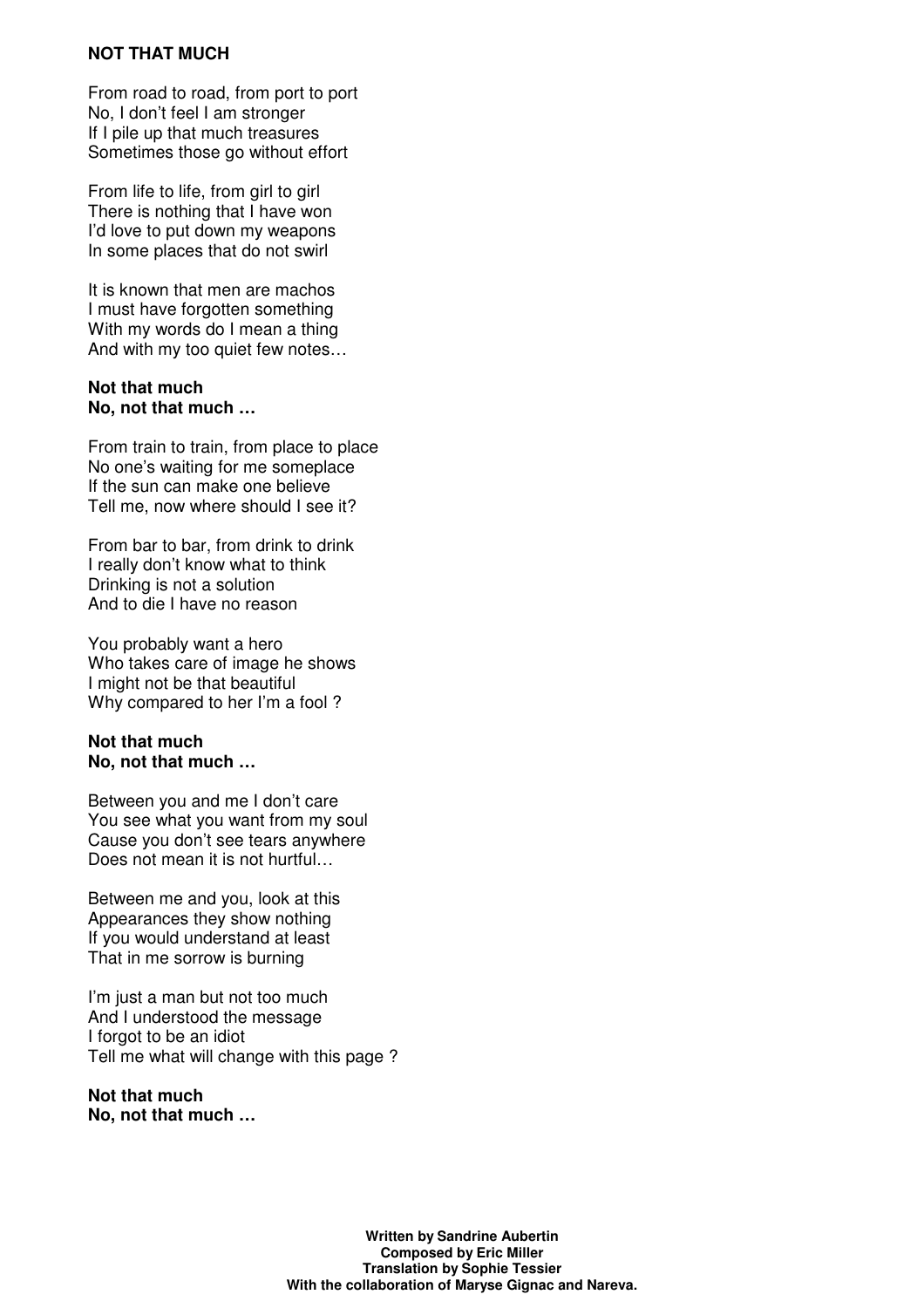#### **TO BE WHAT PEOPLE WANT YOU TO BE**  [together]

# **[Devil]**

There is no fortuity No soulmate, and no sign How can you believe it? All is just suffering!

# **[Romeo]**

Come back if you love me Come back, be mine again Be my soul, be my queen I'll be a truthful man…

# **[Madre]**

And life goes by, as wind goes by And so do pages and torments… We live, we laugh like all children We deal with it but it's a lie...

# **[Together]**

**To be what people want you to be Do whatever people say Be everything in any way Be back to anonymity To be what people want you to be From what's burning run away Be everything in any way Reject love indefinitely…** 

# **[Angel]**

There are so many signs On your road, you can see, You erase all the lines Like if you were guilty

# **[Madre]**

And life goes by, as wind goes by And so do pages and torments… We live, we laugh like all children We deal with it but it's a lie...

# **[Together]**

**To be what people want you to be Do whatever people say Be everything in any way Be back to anonymity To be what people want you to be From what's burning run away Be everything in any way Reject love indefinitely…**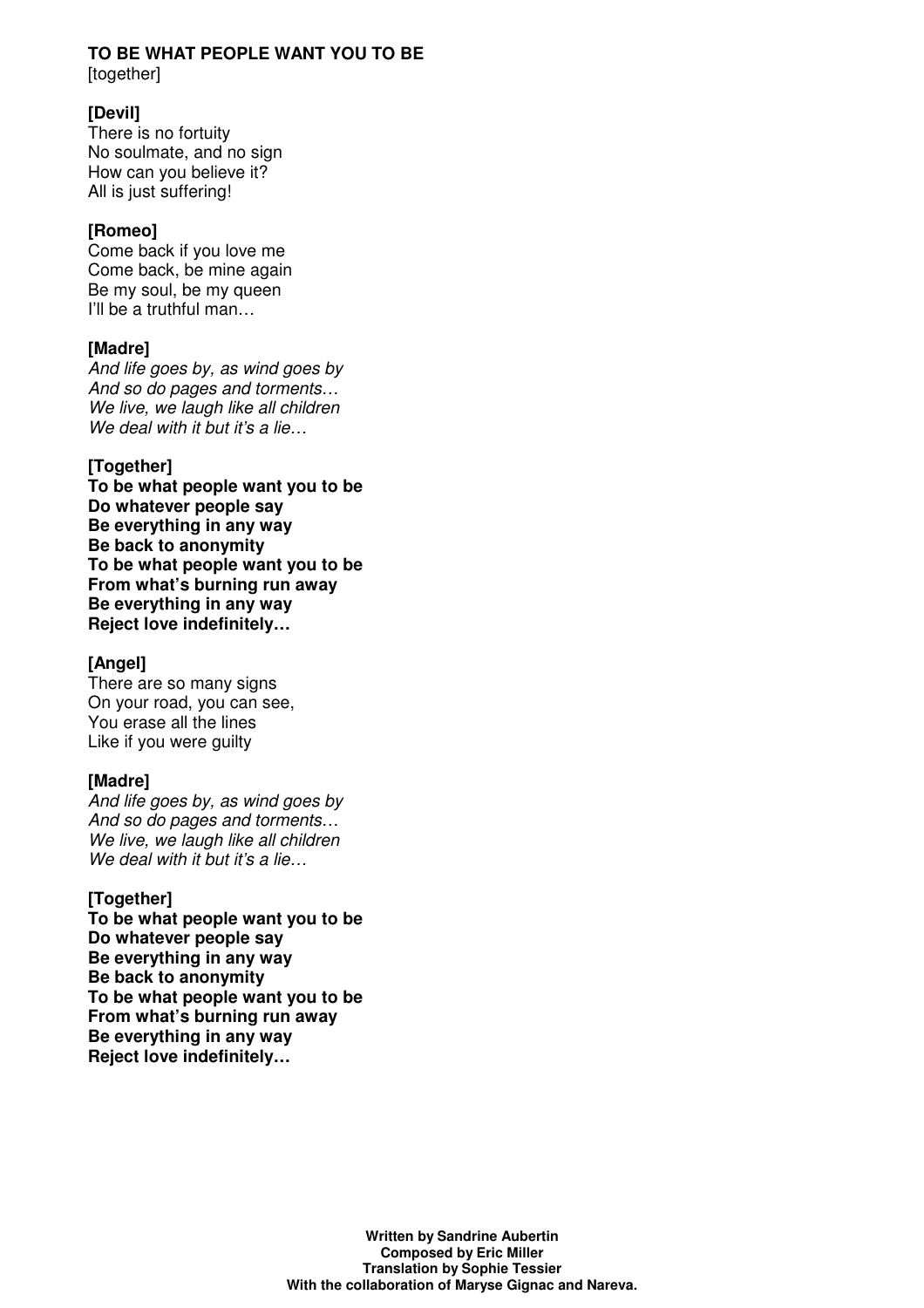## I KNOW LIFE GOES BY

Days go by but you are not coming back Unexpectedly you've made that decision That's it you leave me without any reason You don't want me no more I am lost in the dark And even if for your love I fought until death There comes a moment in life when one feels armless I would have done anything for a last caress But you chose to turn me down and you won't come back

**I know life goes by No matter the cry No matter how I try I know life goes by And that I can**'**t buy Tenderness in your eyes**

Life goes by but you run away from me It's still doesn't add up but at least I've found faith So you don't give me any choice but to obey Even if that situation is silly You don't care about these years and I feel so bad Despite my cries and screams you hear nothing at all To be with you there's no floor I wouldn't have crawled But you chose to turn me down and you won't come back

**I know life goes by No matter the cry No matter how I try I know life goes by And that I can**'**t buy Tenderness in your eyes**

**I know life goes by No matter the cry But I know I should try**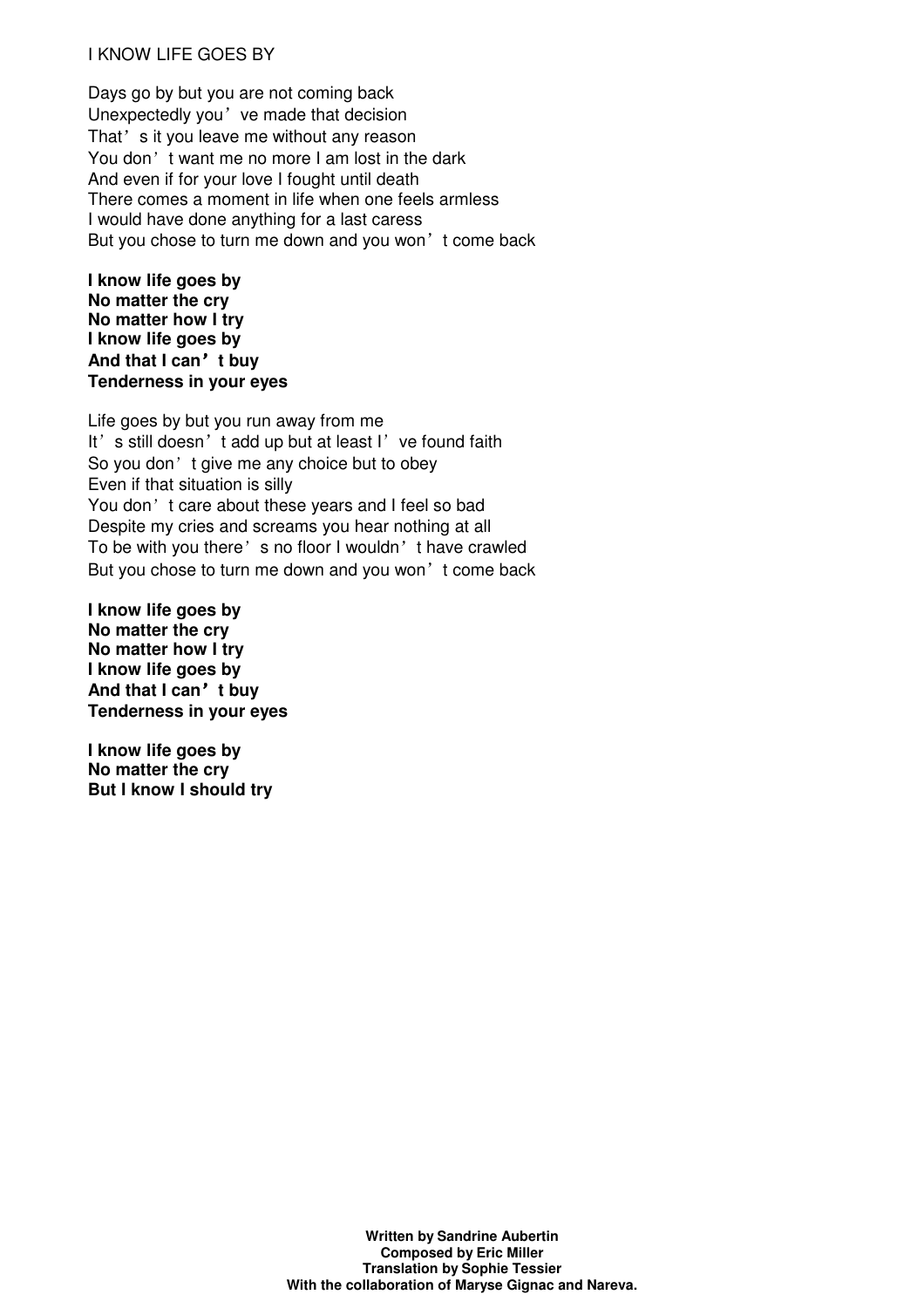#### **THE MOON OF HER**

On the top we're dancing As we dance our lives We dance without waiting After one of her smiles

On the whirl we're dancing As we dance oblivion We dance without knowing If one restrains a sound

Under the moon they are And all naked they are They think of each other In silence they tucker…

**With the moon in their eyes They did their very best When you feel emptiness It makes your life harder The moon of her goes by But nothing will erase All wounds and the coldness That hurt you with anger** 

#### **The moon of her…**

On the top we're singing As we sing our lives We sing without waiting For her to dance and smile

On the whirl we're singing As we sing oblivion We sing without knowing That one restrains a sound

Under the moon they are And all disarmed they are They mind of each other But they both still tucker…

**With the moon in their eyes They did their very best When you feel emptiness It makes your life harder The moon of her goes by But nothing will erase All wounds and the coldness That hurt you with anger**

**The moon of her…**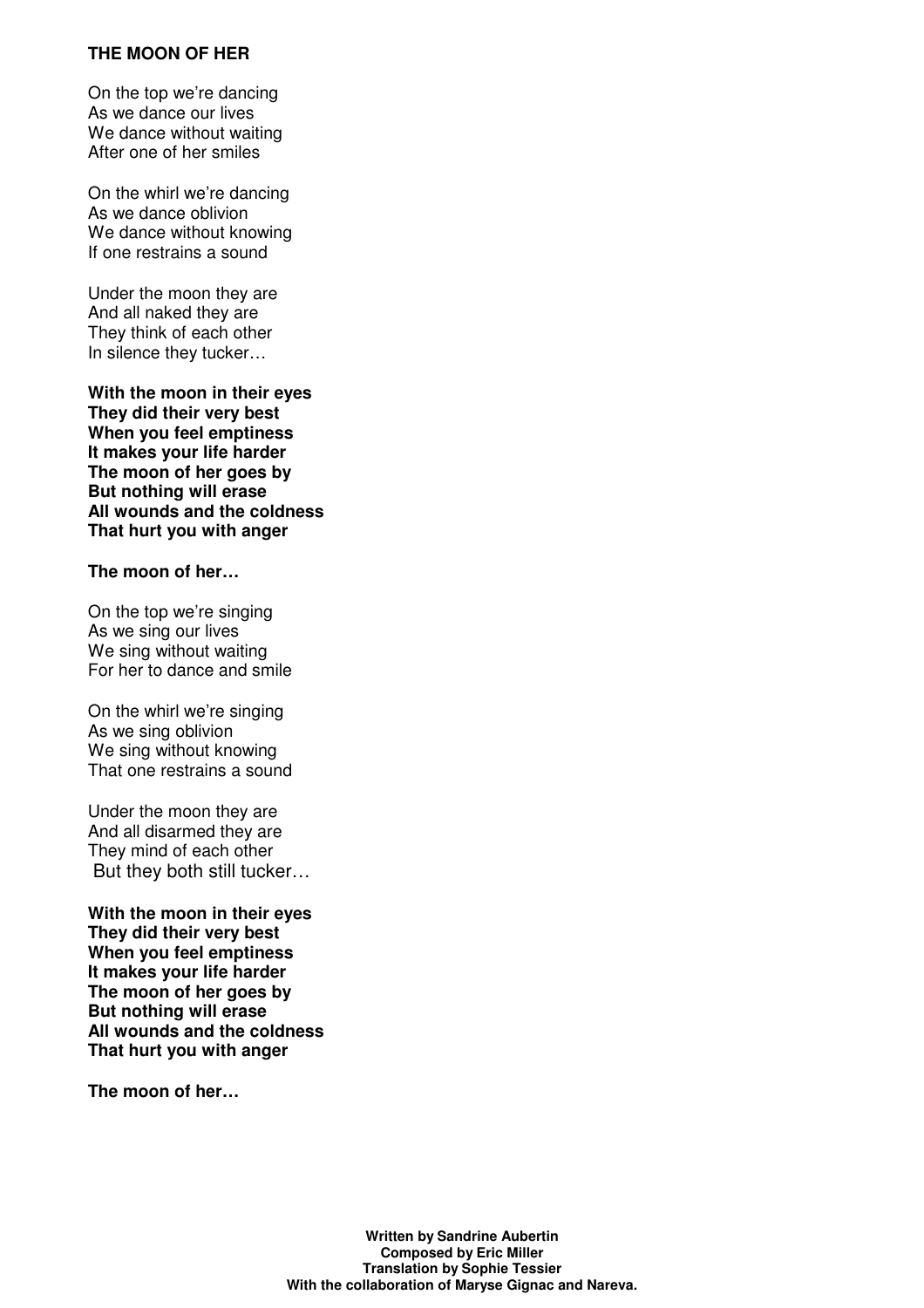### **WITH MANY REGRETS**

I have lost my head I have lost my mind Trembled many times Give me forgiveness… But with all my soul, You are my reason And with all my soul, You are my motion

I could never choose And do the right thing When you play you lose Certainly something I've been put through Hell By leaving alone This is why I fell Cause I miss my dose…

**If you must leave me And never look at me We will live I guess With many regrets And if we must be Forever lonely We will live I guess With many regrets…**

I got it too late Even if I knew Couldn't see the truth See that it was great And I couldn't face Trapped by this secret In front of the glass It was just myself…

**If you must leave me And never look at me We will live I guess With many regrets And if we must be Forever lonely We will live I guess With many regrets…**

**If you must leave me And never look at me We will live I guess With many regrets And if we must be Forever lonely We will live I guess With many regrets…**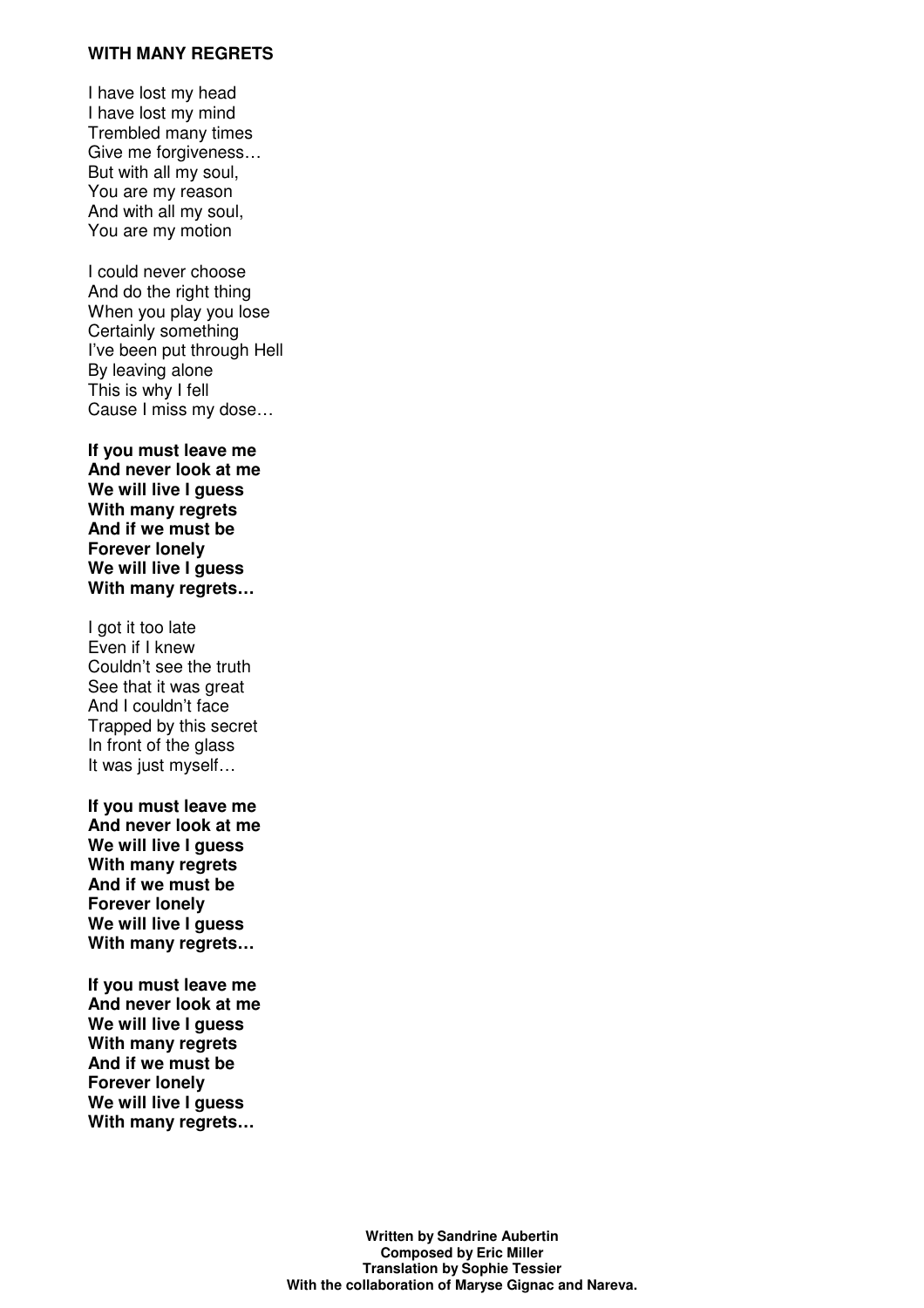### **BY THE WINDOW**

Ideas I launch in the air You take, you throw, falter It doesn't mean a thing now

Even if I love you or beg It just doesn't matter You are so far away now

With all my strength I've wanted you That's your love I was hoping for I've prayed so much, but still lost you You and much more

**By the window I have been waiting for so long You know For your « maybe », By the window I hoped that you would come along You know For a « maybe »...**

I offer you some of my thoughts You give, you grasp, take back But you don't even care now

I'm running down and I'm knocked-out But you still turn your back You hold off, you damn me now

I sold it all, even my skin And with no oars I left the shore I think I'll drown cause I'm losing You and much more…

**By the window I have been waiting for so long You know For your « maybe », By the window I hoped that you would come along You know For a « maybe »...**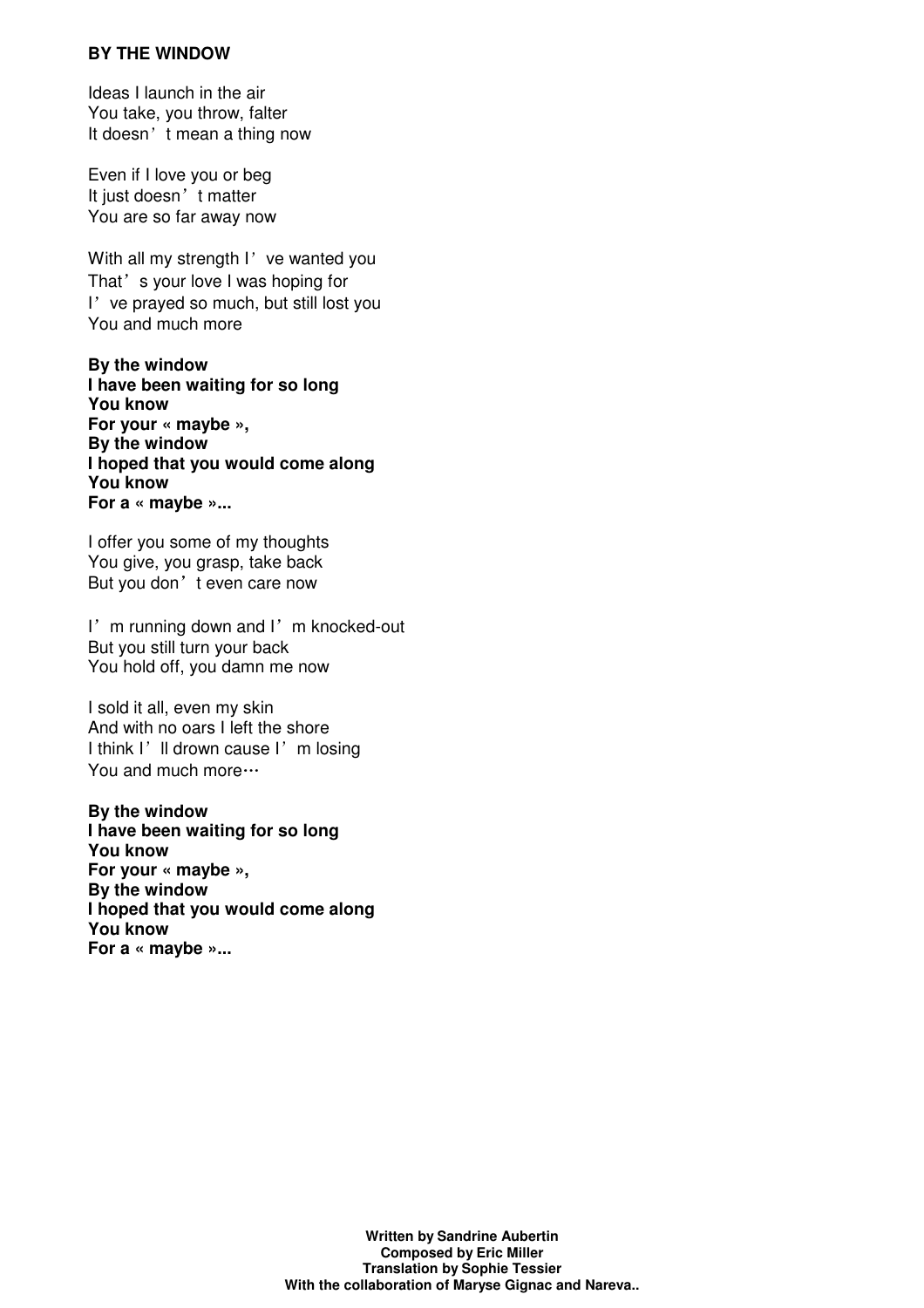# **A BAD FOR A GOOD**

### **[Romeo]**

You can talk to me freely Let the words reach me But please feel free to come to me I'll give you everything

Forget what's hurting That strength that's sleeping What you're afraid of And hits you too much There is no mistake It's only the fate You still love her…

**But you shouldn't spoil your wings It's bad, a bad for a good And see everything that time can bring You should see the glade in the woods Shining But you shouldn't spoil your wings It's bad, a bad for a good On your sorrow it's like a breathing It's nothing, you know it, you should… Nothing**

# **[Angel]**

Please hear me, don't cry no more All these tears in vain Come to me, don't wait anymore Under the rain

I will be hearing The doubts tormenting I will understand That you need some time I'll be tenderness I'll give you some rest I'll be tender…

**But you shouldn't spoil your wings It's bad, a bad for a good And see everything that time can bring You should see the glade in the woods Shining But you shouldn't spoil your wings It's bad, a bad for a good On your sorrow it's like a breathing It's nothing, you know it, you should… Nothing**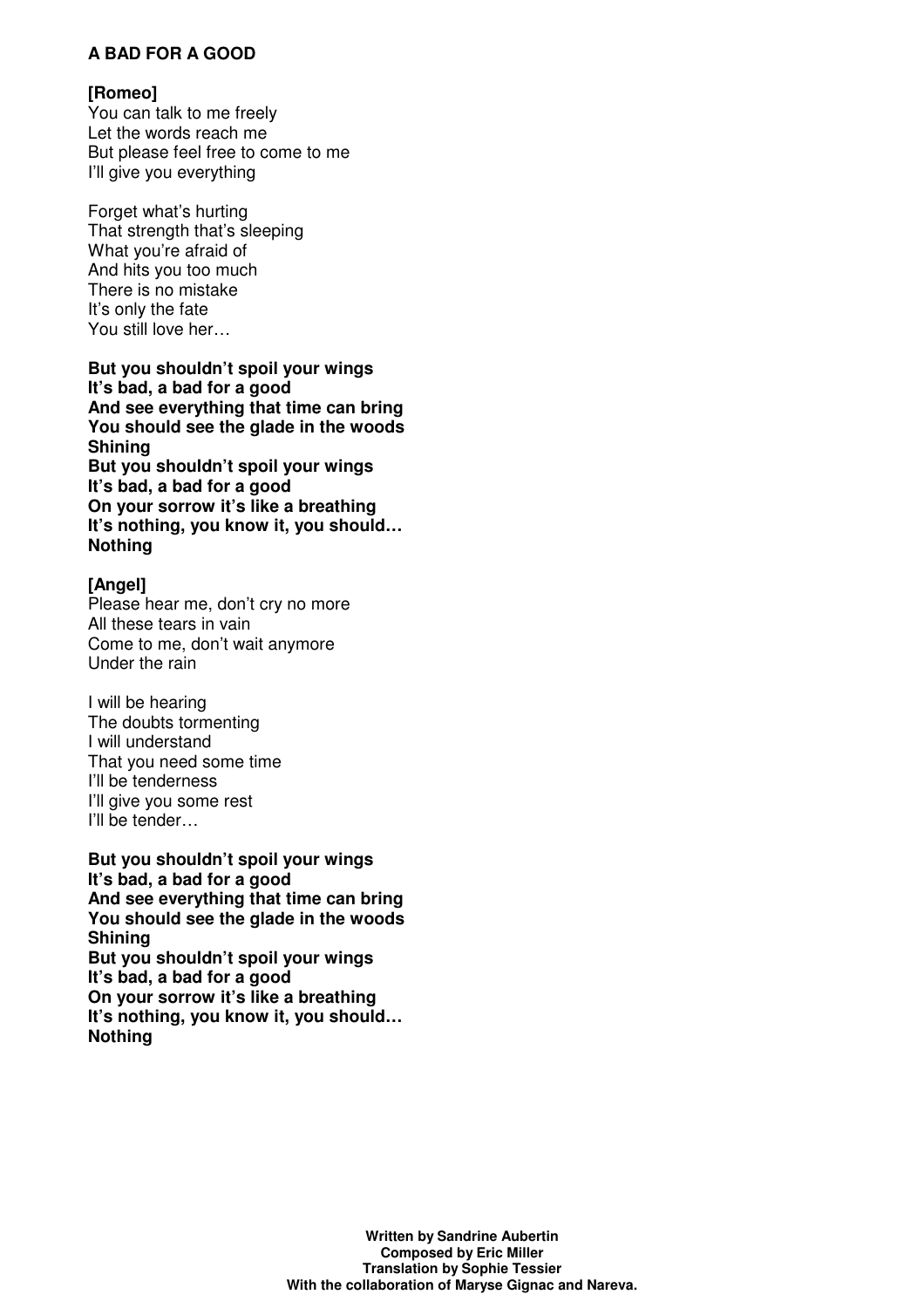#### **THE DAY YOU IGNORE HER**

I say you think too much And you waver that much You say yes you say no, Your heart don't even know

And you're hesitating With her you'd like to be Or betrayed you'll still be, Such a familiar thing

You change your point of view You're always turning back You say white you say black it grows inside of you

**You are thinking And think and think again You run in vain And then you are hiding And then you are hiding…**

Your heart in Eskimo You begin with tarot When your soul is knocked down You miss her and go down

You are reading the cards Future in a game, right, In the mid of the night They'll make your life less hard

You're wavering on chance You think that it's too late Suddenly you awake She doesn't know the dance

**You are thinking And think and think again You run in vain And then you are hiding And then you are hiding… You are thinking And think and think again You run in vain And then you are hiding And then you are hiding…**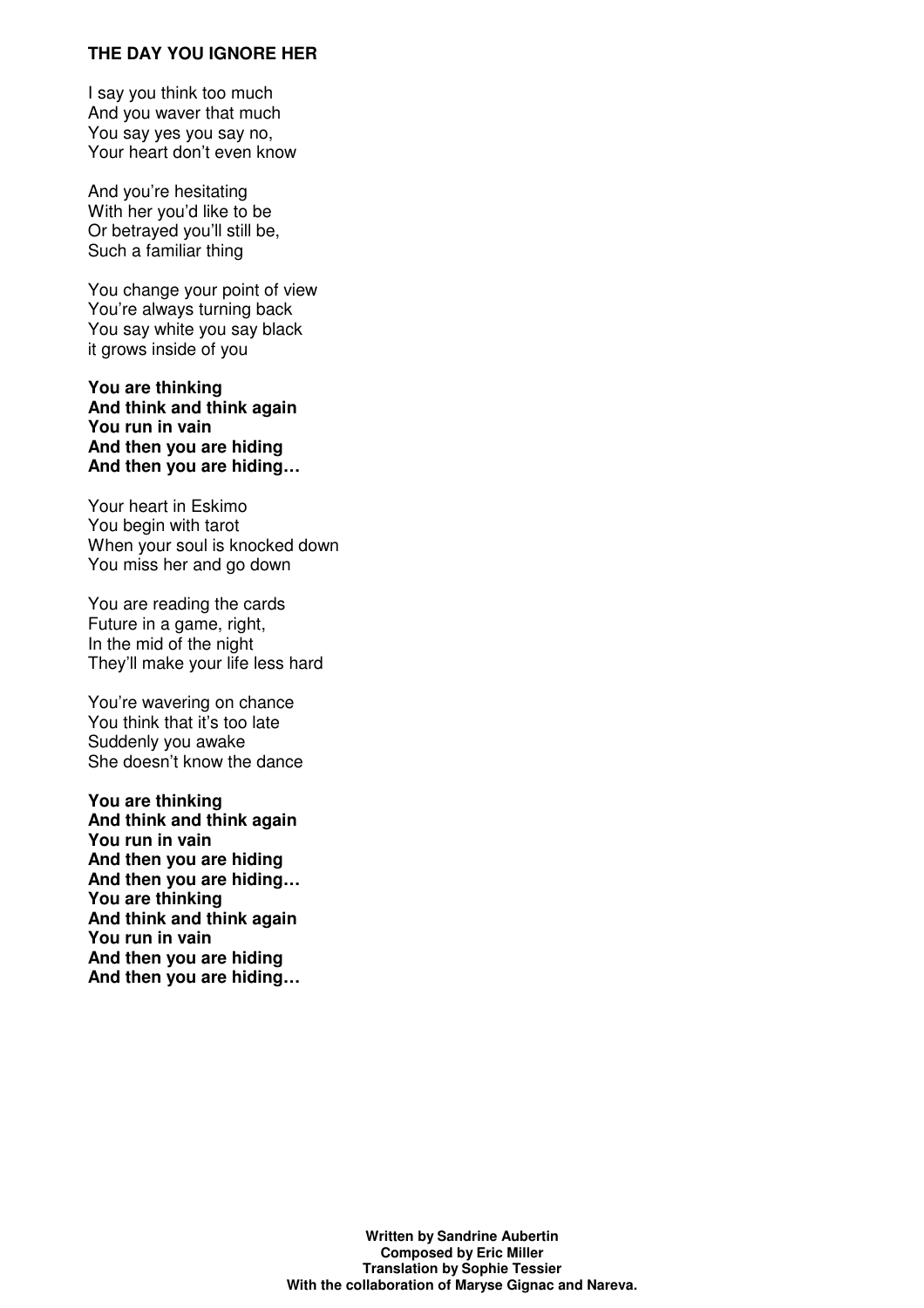**THE STORY'S IRONY** 

[Angel and Devil]

In Garden of Eden There use to be a tree And a snake, a problem The sin of a lady

She tasted an apple She commited a sin It won't change anything Cause Eve found someone else

But...

**The story's irony Is that it's too late now You know that anyhow You're having a baby… The story's irony Is that you cannot fight That's the name of the child You are now expecting…**

In Garden of beauties There use to be some love Two immortal ladies No outlines, just pure love

And then came a morning That's when everything changed Cause Eve took back her hand And since then she's missing

And…

**The story's irony Is that it's too late now You know that anyhow You're having a baby… The story's irony Is that you cannot fight That's the name of the child You are now expecting…**

**The story's irony Is that it's too late now You know that anyhow You're having a baby… The story's irony Is that you cannot fight That's the name of the child You are now expecting…**

**Adam...**